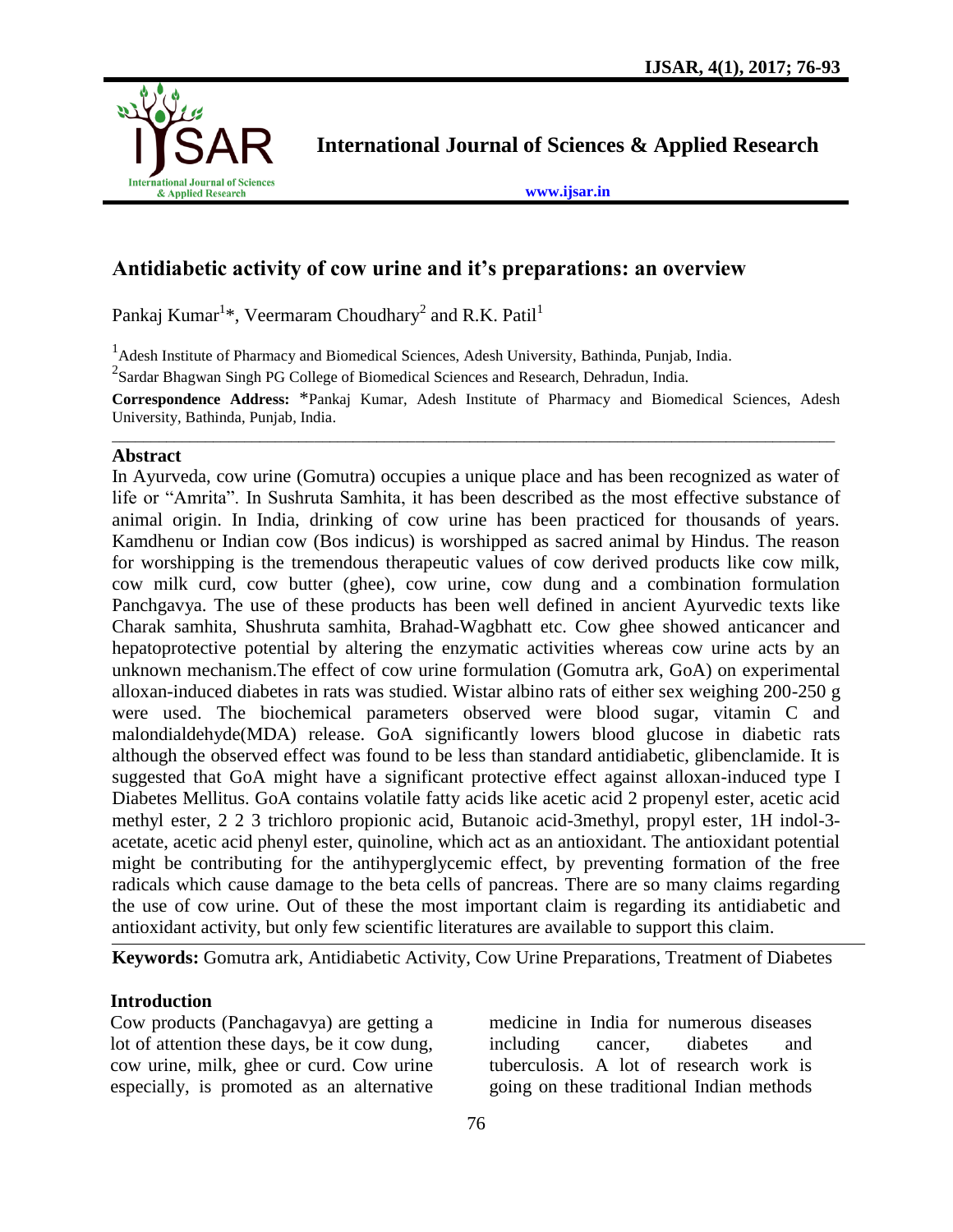for curing life threatening diseases and their results also approves the age old medicine.Diabetes is a condition in which the body does not produce enough, or properly respond to insulin, a hormone produced in the pancreas. Insulin enables cells to absorb glucose in order to turn it into energy. In diabetes, the body can't use its own insulin as well as it should doesn't make enough insulin, and sometimes both. This causes glucose to accumulate in the blood, often leading to various complications.

The American Diabetes Association reported in 2009 that there are 23.6 million children and adults in the United States— 7.8% of the population, who have diabetes. While an estimated 17.9 million in the US alone have been diagnosed with diabetes, nearly one in four (5.7 million) diabetics are unaware that they have the disease. In 2000, according to the World Health Organization, at least 17.9 million people worldwide suffer from diabetes, or 2.8% of the population. Its incidence is increasing rapidly, and it is estimated that by the year 2030, this number will almost double. Diabetes mellitus occurs throughout the world, but is more common (especially type 2) in the more developed countries. The greatest increase in prevalence is, however, expected to occur in Asia and Africa, where most patients will probably be found by 2030. The increase in incidence of diabetes in developing countries follows the trend of urbanization and lifestyle changes, perhaps most importantly a "Western-style" diet. This has suggested an environmental (i.e., dietary) effect, but there is little understanding of the mechanism(s) at present, though there is much speculation, some of it most compellingly presented. For at least 20 years, diabetes rates in North America have been increasing substantially. In 2008 there were about 24 million people with diabetes in the United

#### **IJSAR, 4(1), 2017; 76-93**

States alone, from those 5.7 million people remain undiagnosed. Other 57 million people are estimated to have pre-diabetes.  $[1]$  Diabetes mellitus is a metabolic disorder characterized by hyperglycemia and alternation in carbohydrates, fat and protein metabolism associated with absolute or relative deficiencies in insulin secretion or insulin action. It is considered as one of the five leading causes of death in the world. About 150 million or 1.3% people are suffering from diabetes worldwide which is almost five times more than the estimates 10 years ago and this may double by the year 2030. Different types of oral hypoglycemic agents are available along with insulin for the treatment of diabetes mellitus but their long-term use produces undesirable side effects such as skin rashes, transient leucopenia, thrombocytopenia, severe hypoglycemia, and increase chances of cardiovascular death of unknown mechanism.<sup>[1]</sup> According to the American Diabetes Association, approximately 18.3% (8.6 million) of Americans age 60 and older have diabetes. Diabetes mellitus prevalence increases with age, and the numbers of older persons with diabetes are expected to grow as the elderly population increases in number. The National Health and Nutrition Examination Survey (NHANES III) demonstrated that, in the population over 65 years old, 18% to 20% have diabetes, with 40% having either diabetes or its precursor form of impaired glucose tolerance. Indigenous populations in first world countries have a higher prevalence and increasing incidence of diabetes than their corresponding nonindigenous populations. In Australia the age-standardised prevalence of selfreported diabetes in Indigenous Australians is almost 4 times that of nonindigenous Australians. Preventative community health programs such as Sugar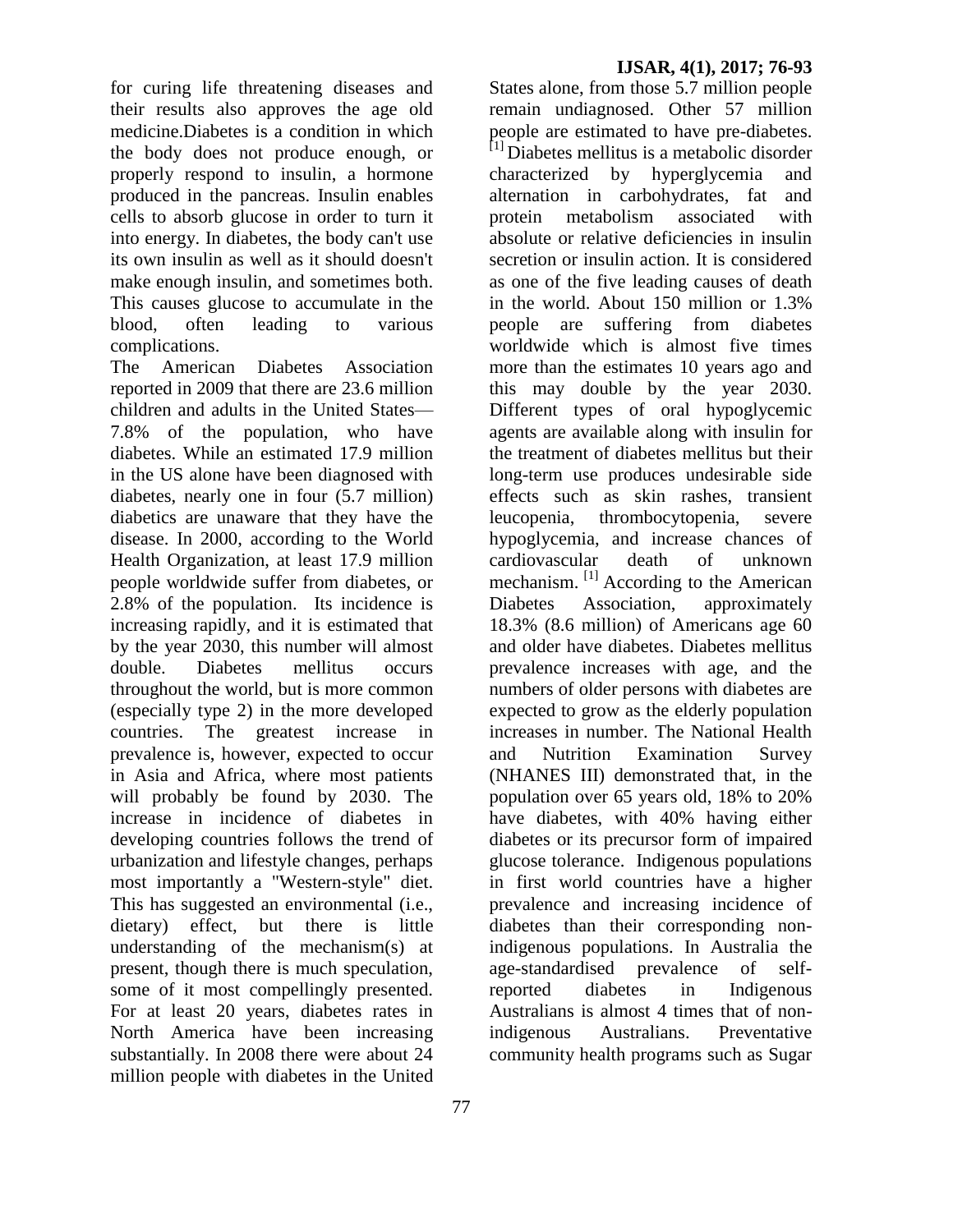Man (diabetes education) are showing some success in tackling this problem. $[1]$ 

## **Types of diabetes:**

- $\triangleright$  Type 1: Insulin-dependent diabetes mellitus (IDDM), juvenile onset diabetes mellitus: There is β cell destruction in pancreatic islets majority of cases are autoimmune (type 1A). Antibodies that destroy β cells are detectable in blood, but some are idiopathic (type 1B). In all type 1 cases circulating insulin levels are low or very low, and patients are more prone to ketosis. This type is less common and has a low degree of genetic predisposition results from the body's failure to produce insulin. It is estimated that 5-10% of persons who are diagnosed with diabetes have type 1diabetes. Presently almost all persons with type 1 diabetes must take insulin injections.
- $\triangleright$  Type 2: Non insulin-dependent diabetes mellitus (NIDDM), maturity onset diabetes mellitus: There is no loss or moderate reduction in β cell mass; insulin in circulation is low, normal or even high, no anti β-cell antibody is demonstrable; has a high degree of genetic predisposition; generally has a late onset (past middle age). Over 90% cases are type 2 diabetes mellitus(DM). Causes may be: Type 2 Results from Insulin resistance, a condition in which cells fail to use insulin properly, sometimes combined with relative insulin deficiency. Many people designated to develop type 2 diabetes spend many years in a state of Prediabetes: termed as a condition that occurs when a person's blood glucose levels are higher than normal but not high enough for a diagnosis of type 2 diabetes. As of 2009 there are 57 million Americans who have prediabetes.
- Abnormality in gluco-receptor of β cells so that they respond at higher glucose concentration or relative β cell deficiency.
- Reduced sensitivity of peripheral tissues to insulin: reduction in number of insulin receptors, 'down regulation' of insulin receptors. Many hypertensives are hyperinsulinaemic, but normoglycaemic; exhibit insulin resistance associated with dyslipidaemia (metabolic syndrome). Hyperinsulinaemia *per se* has been implicated in causing angiopathy.
- Excess of hyperglycaemic hormones (glucagon, etc.)/obesity: cause relative insulin deficiency—the β cells lag behind.
- Gestational diabetes: Pregnant women who have never had diabetes before but who have high blood sugar (glucose) levels during pregnancy are said to have gestational diabetes. Gestational diabetes affects about 4% of all pregnant women. It may precede development of type 2 (or rarely type 1).
- Many other forms of diabetes mellitus are categorized separately from these. Examples include congenital diabetes due to genetic defects of insulin secretion, cystic fibrosis-related diabetes, steroid diabetes induced by high doses of glucocorticoids, and several forms of monogenic diabetes.**[1,2]**

All forms of diabetes have been treatable since insulin became medically available in 1921, but there is no cure for the common types except a pancreas transplant, although gestational diabetes usually resolves after delivery. Diabetes and its treatments can cause many complications. Acute complications including hypoglycemia, diabetic ketoacidosis, or [nonketotic hyperosmolar](http://en.wikipedia.org/wiki/Nonketotic_hyperosmolar_coma)  [coma](http://en.wikipedia.org/wiki/Nonketotic_hyperosmolar_coma) may occur if the disease is not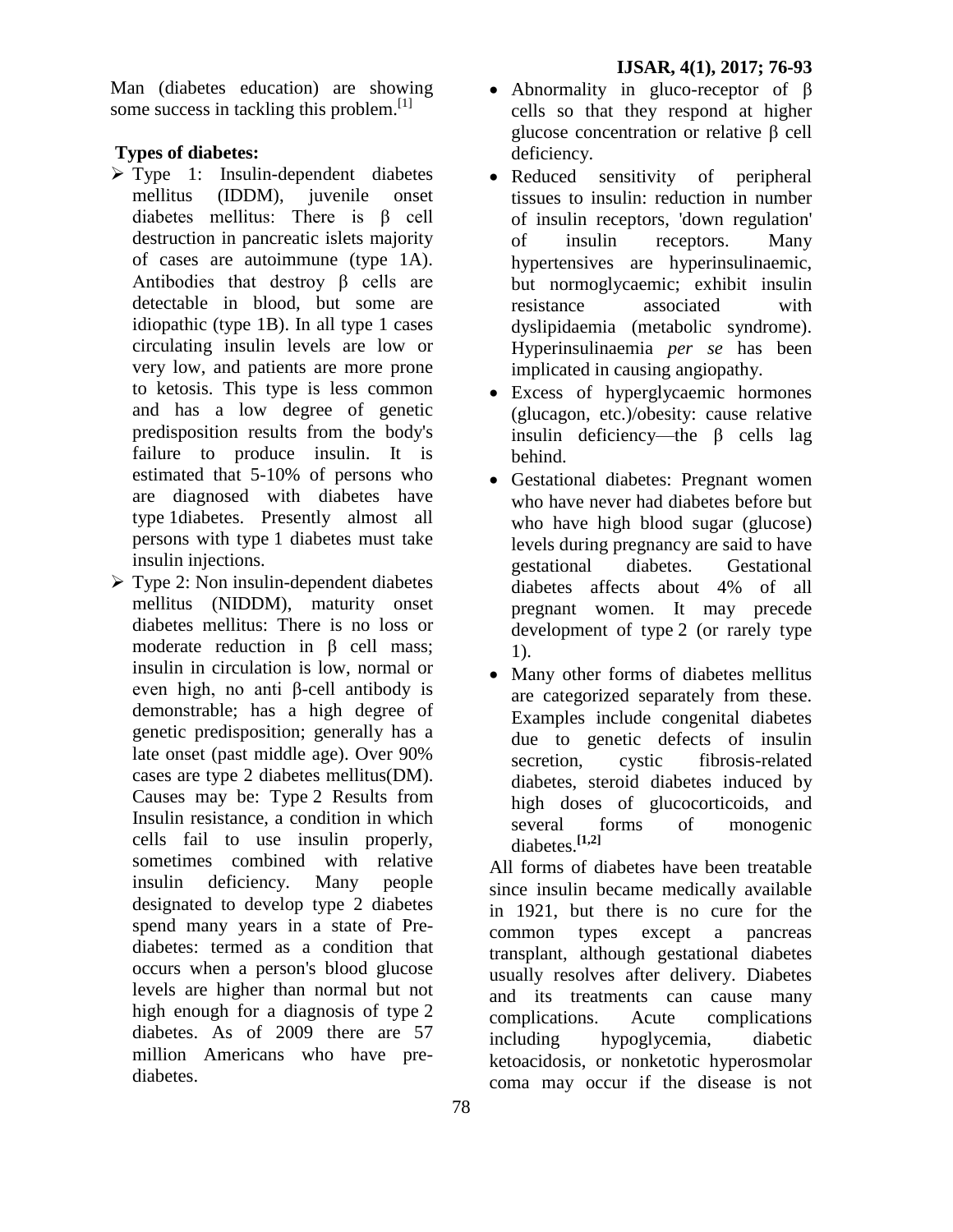adequately controlled. Serious long-term complications include cardiovascular disease, chronic renal failure, retinal damage, which can lead to blindness, several types of nerve damage, and microvascular damage, which may cause erectile dysfunction and poor wound healing. Poor healing of wounds, particularly of the feet, can lead to gangrene, and possibly to amputation. Adequate treatment of diabetes, as well as increased emphasis on blood pressure control and lifestyle factors such as not smoking and maintaining a healthy body weight, may improve the risk profile of most of the chronic complications. In the developed world, diabetes is the most significant cause of adult blindness in the non-elderly and the leading cause of nontraumatic amputation in adults, and diabetic nephropathy is the main illness requiring renal dialysis in the United States**. [2]**

The classical symptoms of diabetes are [polyuria,](http://en.wikipedia.org/wiki/Polyuria) [polydipsia,](http://en.wikipedia.org/wiki/Polydipsia) weight loss, fatigability and increased thirst and consequent increased fluid intake. Symptoms may develop quite rapidly (weeks or months) in type 1 diabetes, particularly in children. However, in type 2 diabetes symptoms usually develop much more slowly and may be subtle or completely absent. Type 1 diabetes may also cause a rapid yet significant weight loss (despite normal or even increased eating) and irreducible mental fatigue. All of these symptoms except weight loss can also manifest in type 2 diabetes in patients whose diabetes is poorly controlled, although unexplained weight loss may be experienced at the onset of the disease. Final diagnosis is made by measuring the blood glucose concentration.**[1,3]**

When the glucose concentration in the blood is raised beyond its renal threshold, [reabsorption](http://en.wikipedia.org/wiki/Reabsorption) of glucose in the [proximal](http://en.wikipedia.org/wiki/Proximal_tubule)  [renal tubule](http://en.wikipedia.org/wiki/Proximal_tubule) is incomplete, and part of the

glucose remains in the [urine](http://en.wikipedia.org/wiki/Urine) [\(glycosuria\)](http://en.wikipedia.org/wiki/Glycosuria). This increases the osmotic pressure of the urine and inhibits reabsorption of water by the kidney, resulting in increased urine production [\(polyuria\)](http://en.wikipedia.org/wiki/Polyuria) and increased fluid loss. Lost blood volume will be replaced osmotically from water held in body cells and other body compartments, causing<br>dehydration and increased thirst.<sup>[3]</sup> dehydration and increased Prolonged high blood glucose causes glucose absorption, which leads to changes in the shape of the lenses of the eyes, resulting in vision changes; sustained sensible glucose control usually returns the lens to its original shape. Blurred vision is a common complaint leading to a diabetes diagnosis; type 1 should always be suspected in cases of rapid vision change, whereas with type 2 change is generally more gradual, but should still be suspected**. [3]**

Insulin is released into the blood by beta cells  $(\beta$ -cells), found in the Islets of Langerhans in the pancreas, in response to rising levels of blood glucose, typically after eating. Insulin production is more or less constant within the beta cells, irrespective of blood glucose levels. It is stored within vacuoles pending release, via exocytosis, which is primarily triggered by food, chiefly food containing absorbable glucose. The chief trigger is a rise in blood glucose levels after eating.**[4]**

Insulin is the principal hormone that regulates uptake of glucose from the blood into most cells (primarily muscle and fat cells, but not central nervous system cells). Therefore deficiency of insulin or the insensitivity of its receptors plays a central role in all forms of diabetes mellitus. **[4]**

Most of the carbohydrates in food are converted within a few hours to the monosaccharide glucose, the principal carbohydrate found in blood and used by the body as fuel. The most significant exceptions are fructose, most disaccharides (except sucrose and in some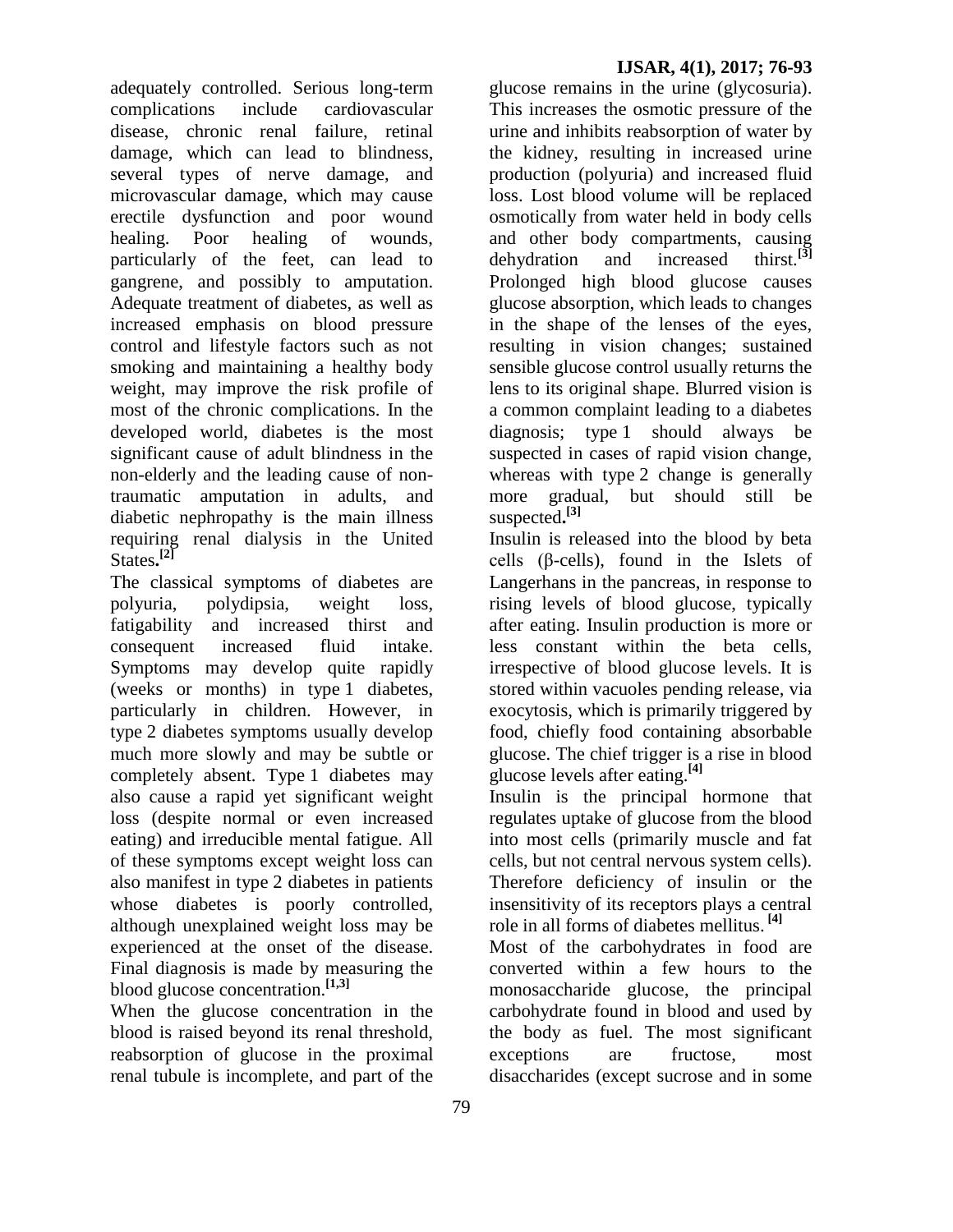people lactose), and all more complex polysaccharides, with the outstanding exception of starch. **[4]**

### **Treatment of Diabetes: Insulin**

Insulin was discovered in 1921 by Banting and Best who demonstrated the hypoglycaemic action of an extract of pancreas prepared after degeneration of the exocrine part due to ligation of pancreatic duct. It was first obtained in pure crystalline form in 1926 and the chemical structure was fully worked out in 1956 by Sanger. Insulin is a two chain polypeptide having 51 amino acids and MW about 6000. The A-chain has 21 while B-chain has 30 amino acids.

Pork insulin is more homologous to human insulin than is beef insulin. The A and B chains are held together by two disulfide bonds.

Insulin is synthesized in the β cells of pancreatic islets as a single chain peptide Preproinsulin (110 A A) from which 24 AAs are first removed to produce Proinsulin. The connecting or 'C' peptide (35 AA) is split off by proteolysis in Golgi apparatus; both insulin and C peptide are stored in granules within the cell. The C peptide is secreted in the blood along with insulin.

### **Regulation of insulin secretion**

Under basal condition ~1U insulin is secreted per hour by human pancreas. Much larger quantity is secreted after every meal. Secretion of insulin from β cells is regulated by chemical, hormonal and neural mechanisms.

**Chemical:** The β cells have a glucose sensing mechanism dependent on entry of glucose into β cells (through the aegis of a glucose transporter GLUT2) and its phosphorylation by glucokinase. Glucose entry and activation of the glucoceptor indirectly inhibits the ATP-sensitive  $K^+$ 

channel resulting in partial depolarization of the β cells. This increases intracellular  $Ca^{2+}$  availability (due to increased influx, decreased efflux and release from intracellular stores) exocytotic release of insulin storing granules. Other nutrients that can evoke insulin release are—amino acids, fatty acids and ketone bodies, but glucose is the principal regulator and it stimulates synthesis of insulin as well. Glucose induces a brief pulse of insulin output within 2 min (first phase) followed by a delayed but more sustained second phase of insulin release.

Glucose and other nutrients are more effective in invoking insulin release when given orally than i.v. They generate chemical signals 'incretins' from the gut which act on β

cells in the pancreas to cause anticipatory release-of insulin. The incretins involved are glucagon-like peptide-1 (GLP-1), glucose-dependent insulin inotropic polypeptide (GIF), vasoactive intestinal peptide (VIP), pancreozymincholecystokinin, etc.; but different incretins may mediate signal from different nutrient. Glucagon and some of these peptides enhance insulin release by increasing cAMP formation in the β cells.

**Hormonal:** A number of hormones, e.g. growth hormone, corticosteroids, thyroxine modify insulin release in response to glucose. PGE has been shown to inhibit insulin release. More important are the intra-islet paracrine interactions between the hormones produced by different types of islet cells. The β cells constitute the core of the islets and are the most abundant cell type. The  $\alpha$  cells, comprising 25% of the islet cell mass, surround the core and secrete glucagon. The delta cells (5-10%) elaborating somatostatin are interspersed between the  $\alpha$  cells. There are some PP (or F) cells (pancreatic polypeptide containing) also.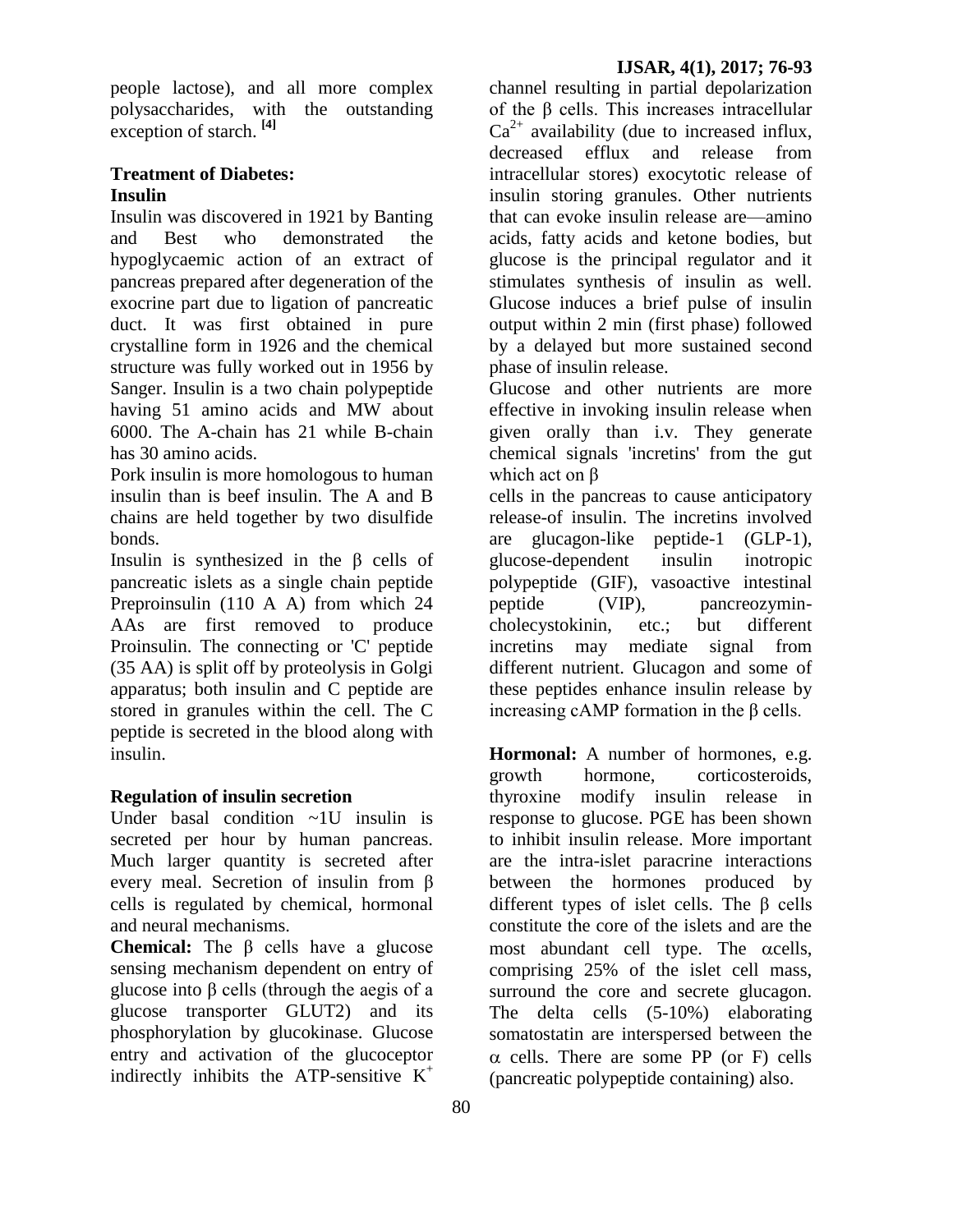Somatostatin inhibits release of both insulin and glucagon.

• Glucagon evokes release of insulin as well as somatostatin.

• Insulin inhibits glucagon secretion.

The three hormones released from closely situated cells influence each other's secretion and appear to provide fine tuning of their output in response to metabolic needs.

**Neural:** The islets are richly supplied by sympathetic and vagal nerves.

Adrenergic  $\beta_2$  receptor activation decreases insulin release (predominant) by inhibiting β cell adenylyl cyclase.

• Cholinergic—muscarinic activation by acytylcholine or vagal stimulation causes insulin secretion through  $IP_3/DAG$ increased intracellular  $Ca^{2+}$  in the β cells.

These neural influences appear to govern both basal as well as evoked insulin secretion, because the respective blocking agents have effects opposite to that mentioned above. The primary central site of regulation of insulin secretion is in the hypothalamus: stimulation of ventrolateral nuclei evokes insulin release, whereas stimulation of ventromedial nuclei has the opposite effect. **[4]**

## **Actions of Insulin**

The overall effects of insulin are to favour storage of fuel. The actions of insulin and the results of its deficiency can be summarized as:

1. Insulin facilitates glucose transport across cell membrane; skeletal muscle and fat are highly sensitive. The availability of glucose intracellularly is the limiting factor for its utilization in these and some other tissues. However, glucose entry in liver brain, RBC, WBC and renal medullary cells is largely independent of insulin. Ketoacidosis interferes with glucose utilization by brain diabetic coma. Muscular activity

induces glucose entry in muscle cells without the need for insulin As such, exercise has insulin sparing effect.

- 2. The first step in intracellular utilization of glucose is its phosphorylation to form glucose  $-6$  – phosphate. This is enhanced by insulin through increased production of glucokinase. Insulin facilitates glycogen synthesis from glucose in liver, muscle and fat by stimulating the enzyme glycogen synthase.
- 3. Insulin inhibits gluconeogenesis (from protein, FFA and glycerol) in liver by gene mediated decreased synthesis of phosphoenol pyruvate carboxykinase. In insulin deficiency, proteins and amino acids are funneled from peripheral tissues to liver where these are converted to carbohydrate and Urea.
- 4. Insulin inhibits lipolysis in adipose tissue and favours triglyceride synthesis. In diabetes increased amount of fat in broken down due to unchecked action of lipolytic hormones (glucagons, Adr, thyroxine, etc.) increased free fatty acid.
- 5. Insulin enhances transcription of vascular endothelial lipoprotein lipase and thus increases clearance of VLDL and chylomicrons.
- 6. Insulin facilitates amino acid entry and their synthesis into proteins, as well as inhibits protein break down in muscle and other cells.

## **Adverse reactions of insulin**

1. Hypoglycaemia:This is the most frequent and potentially the most serious reaction. It is commonly seen in patients of 'labile' diabetes in whom insulin requirement fluctuates unpredic-tably. Hypoglycaemia can occur in any diabetic following inadvertent injection of large doses, by missing a meal or by performing vigorous exercise. The symptoms, can be divided into those due to counter-regulatory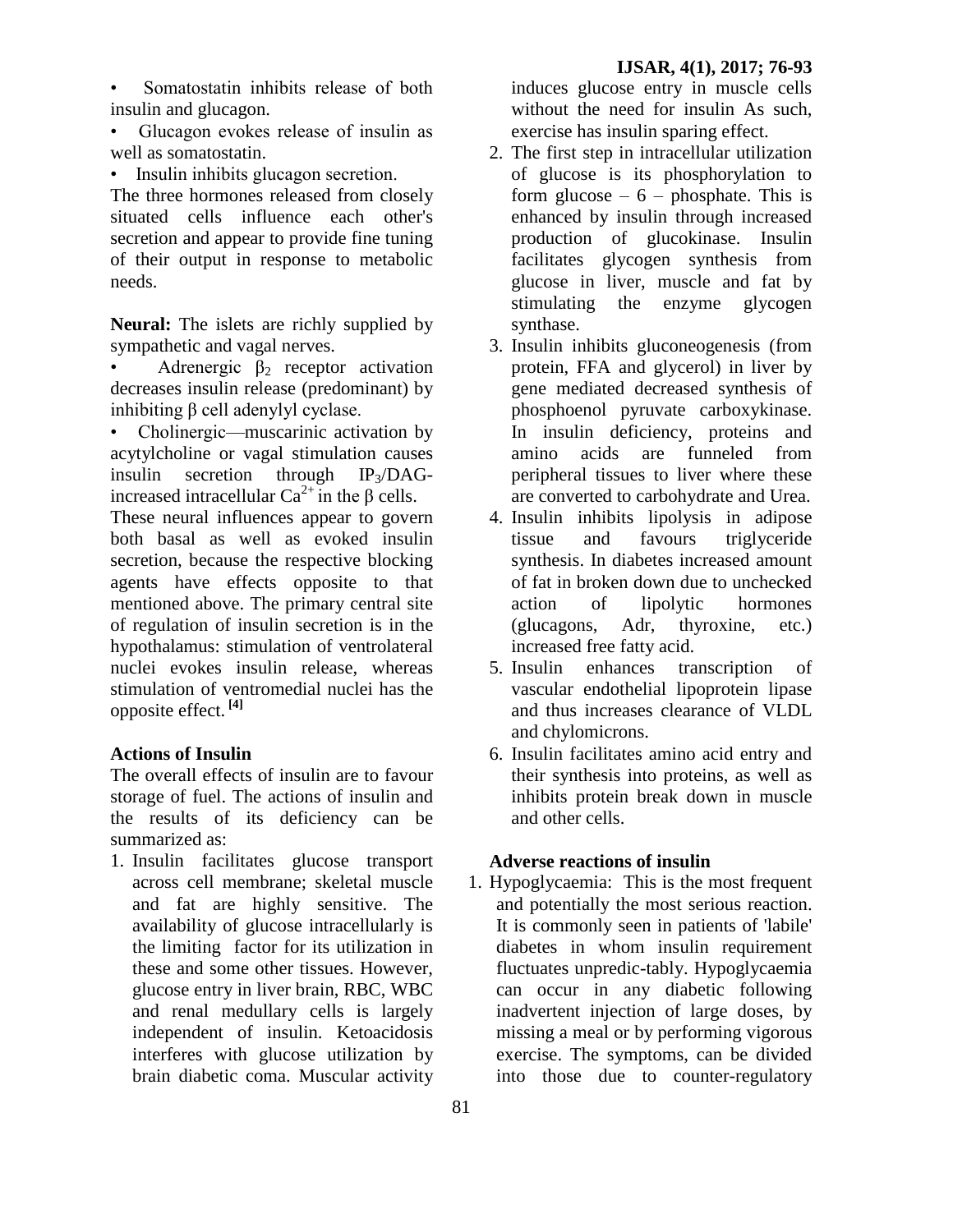sympathetic stimulation— sweating, anxiety, palpitation, tremor; and those due to deprivation of the brain of its essential nutrient glucose (neuroglucopenic symptoms) — dizziness, headache, behavioural changes, visual disturbances, hunger, fatigue, weakness, muscular incoordination and sometimes fall in BP. Generally, the reflex sympathetic symptoms occur before the neuroglucopenic, but the warning symptoms of hypoglycaemia differ from patient to patient and also depend on the rate of fall in blood glucose level. After long-term treatment about 30% patients lose adrenergic symptoms. Diabetic neuropathy can abolish the autonomic symptoms. Hypoglycaemic unawareness tends to develop in patients who experience frequent episodes of hypoglycaemia. Finally, when blood glucose falls further (to  $<$  40 mg/dl) mental confusion, abnormal behaviour, seizures and coma occur. Irreversible neurological deficits are the sequelae of prolonged hypoglycaemia.

Treatment: Glucose must be given orally or i.v. (for severe cases)—reverses the symptoms rapidly. Glucagon 0.5-1 mg i.v. or adrenaline 0.2 mg s.c. (less desirable) may be given as an expedient measure in patients who are not able to take sugar orally and injectable glucose is not available.

2. Local reactions**:** Swelling, erythema and stinging sometimes occur at site of injection especially in the beginning. Lipodystrophy occurs at injection sites after long usage. This is not seen with newer preparations—which may even facilitate reversal of lipoatrophy when injected at the same sites.

3. Allergy : This is infrequent; is due to contaminating proteins; very rare with human/highly purified insulins. Urticaria, angioedema and anaphylaxis are the manifestations.

4. Edema : Some patients develop shortlived dependent edema (due to  $Na<sup>+</sup>$ retention) when insulin therapy is started. **[4]**

## **Antidiabetic activity**

The effect of cow urine formulation (Gomutra ark, GoA) on experimental alloxan-induced diabetes in rats was studied. Wistar albino rats of either sex weighing 200-250 g were used. The biochemical parameters observed were blood sugar, vitamin C and malondialdehyde(MDA) release. GoA significantly lowers blood glucose in diabetic rats although the observed effect was found to be less than standard antidiabetic, glibenclamide. It is suggested that GoA might have a significant protective effect against alloxan-induced type I Diabetes Mellitus. GoA contains volatile fatty acids like acetic acid 2 propenyl ester, acetic acid methyl ester, 2 2 3 trichloro propionic acid, Butanoic acid-3methyl, propyl ester, 1H indol-3 acetate, acetic acid phenyl ester, quinoline, which act as an antioxidant. The antioxidant potential might be contributing for the antihyperglycemic effect, by preventing formation of the free radicals which cause damage to the beta cells of pancreas. It significantly lowers the level of malondialdehyde and vitamin C in diabetic rats. No toxicity was observed even when cow urine was given 32 times of the study dose in acute toxicity and no significant change were observed when it was used chronically, suggesting that cow urine is having a very high therapeutic index. The findings of the study supported the traditional use of cow urine in diabetes and have a high therapeutic index and safety profile for chronic use 15. In a study of use of cow urine distillate in diabetes rats, the diabetes was induced by administration of streptozotocin (50 mg/kg bw., i.p) dissolved in citrate buffer (0.1 M, pH 4.5). The anti diabetic effect of the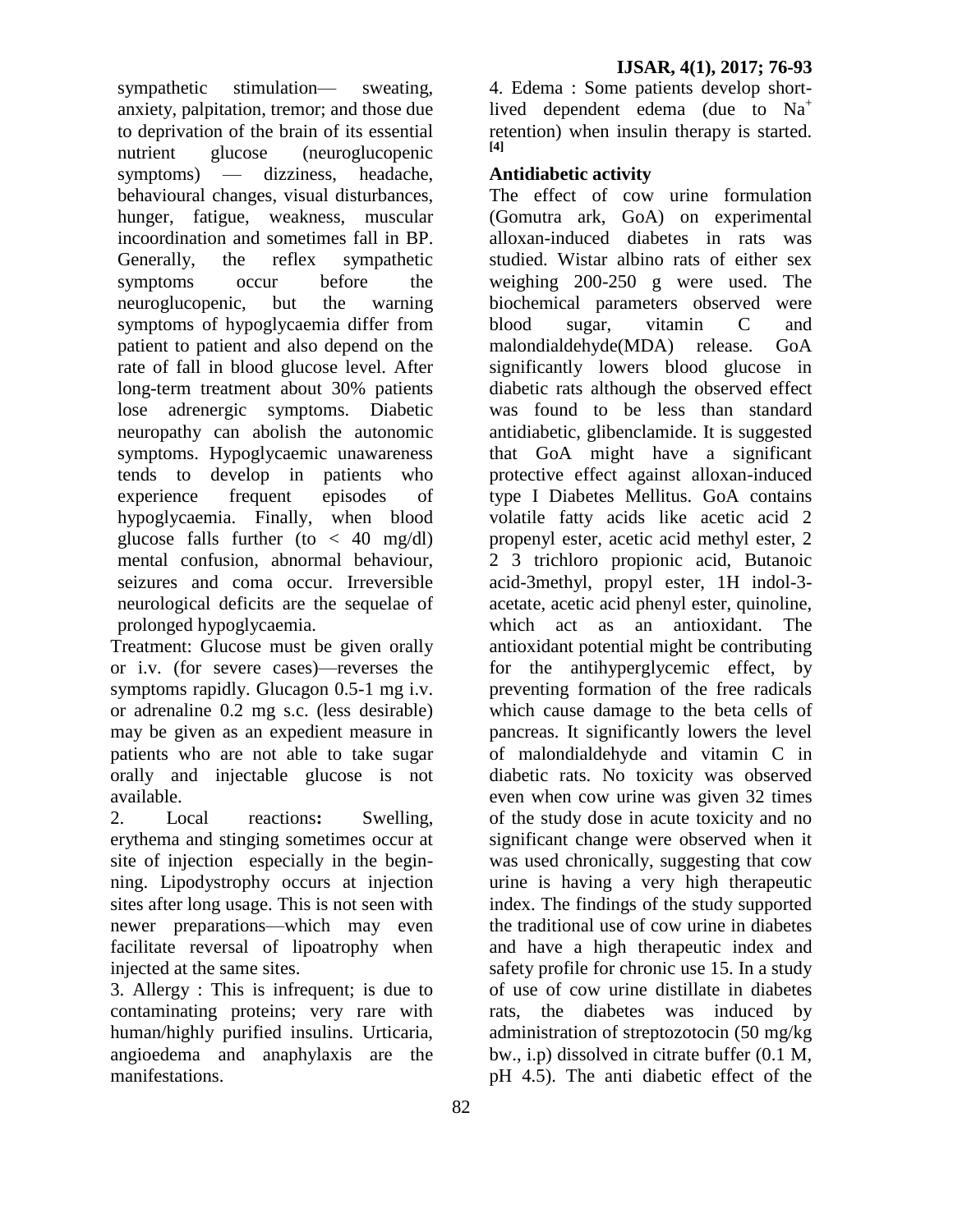(three different doses) and a standard drug Glibenclamide (0.25 mg/kg, p.o) was studied in these diabetic rats. The parameters employed in the study included assessment of fasting blood glucose levels, serum lipid profiles, liver glycogen levels and initial and final changes in body weight. The cow urine distillate produced a significant  $(P<0.05)$  reduction of the elevated blood glucose, serum cholesterol and serum triglycerides level when compared with the diabetic control. The diabetic rats treated with cow urine distillate also showed a significant increase in HDL levels and gain in body weight when compared with the diabetic control

#### **Oral Hypoglycaemic Drugs**

These drugs lower blood glucose levels and are effective orally. The main draw back of insulin is-it must be given by injection. Orally active drugs have always been searched.

**(A)** *Sulfonylureas*

**First generation**  Tolbutamide Chlorpropamide **Second generation** Glibenclamide (Glyburide) Glipizide Gliclazide Glimepiride

**(B)** *Biguanides*

Metformin **(C)** *Meglitinide / Phenyl Alanine Analogues* Repaglinide, Nateglinide **(D)** *Thiazolidinediones* Rosiglitazone, Pioglitazone **(E)-***Glucosidase Inhibitors* Acarbose, Miglitol

## **Mechanisms, main actions and adverse effects**

Sulfonylureas provoke a brisk release of insulin from pancreas. They act on the so called sulfonylurea receptors (SURI) on the pancreatic β cell membrane-cause depolarization by reducing conductance of ATP sensitive  $K^+$  channels. This enhances  $Ca^{2+}$  influx sensitive K<sup>+</sup> channels. This enhances  $Ca^{2+}$  influx degranulation. The rate of insulin secretion at any glucose concentration is increased. In type 2 glucose or meals is delayed and subdued. The sulfonyfureas primarily augment the 2<sup>nd</sup> phase insulin secretion with little effect on the  $1<sup>st</sup>$  phase. That they do not cause hypoglycemia in pancreatectomised animals and in type 1 diabetics (presence of at least 30% functions β cells is essential for their action) confirms their indirect action through pancreas.

**Interactions** 

Drugs that enhance sulfonylurea action (may precipitate hypoglycamia) are-

(a) Displace from protein binding Phenylbuta-zone, sulfinpyrazone, salicylates, sulfonamides, PAS.

(b) Inhibit metabolism/excretion Cimetidine, sulfo namides, warfarin, chloramphenicol, acute alcohol intake (also synergises by causing hypoglycaemia)

(c) Synergise with or prolong pharmacodynamic action : Salicylates, propranolol (cardioselective β, blockers less liable), sympatholytic antihypertensives, lithium, theophylline, alcohol (by inhibiting gluconeogeesis).

**Adverse effects:-** Incidence of adverse effects is quite low (3-7%)

1. Hypoglycaemia: It is the commonest problem, may occasionally be severe and rarely fatal. It is more common in elderly liver and kidney disease patients and when potentiating drugs are added chlorpropamide is a frequent culprit due to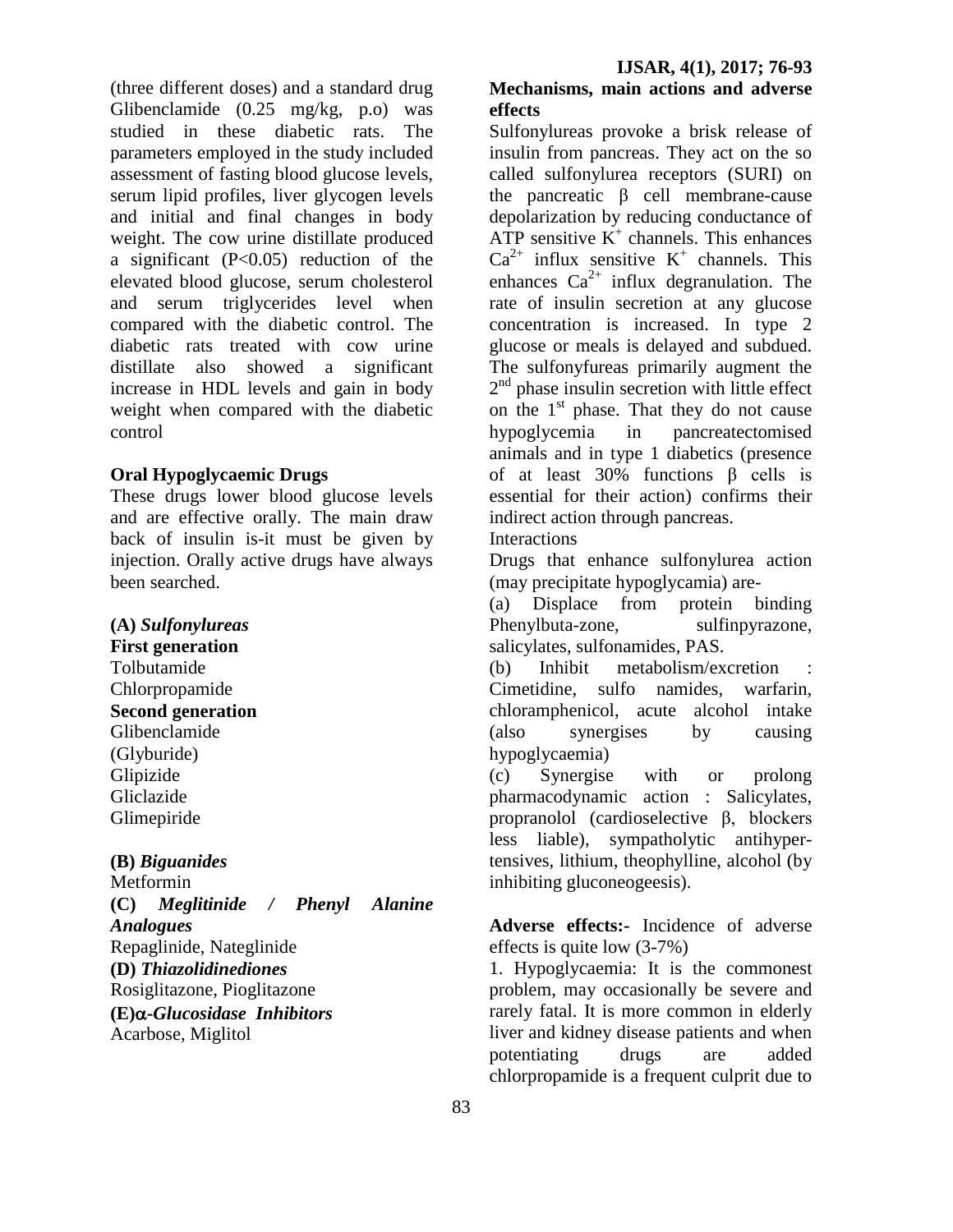its long action. Tolbutamide carries lowest risk due to its low potency and short duration of action lower incidence is also reported with glipizide, glibenclamide, glimepiride.

Treatment to give glucose, may be for a few days because hypoglycaemia may recur.

2. Nonspecific side effects Nausea, vomiting flatulence, or constipation headacine paresthesias and weight gain.

3. Hypersensitivity Rashes, photosensitivity, purpura, transient leucopenia, rearely agranulo-cytosis.

Chlorpropamide in addition causes cholestatic jaundice, dilutional hyponatermia (sensitizes the kidney to ADH action), intolerance to alcohol in predisposed subject (flushing and a disulfirm like reaction); other sulfonylureas are less prone to this interaction.

Tolbutamide reduces iodide uptake by thyroid but hypothyroidism does not occur.

Safety of sulfony lureas during pregnancy is not established-change over to insulin. They are secreted in milk : should not be given to nursing methers.

# **Biguanides**

Two biguanide antidiabetics, phenformin and metformin were introduced in the 150s. Because of higher risk of lactic acidosis, phenformin was withdrawn in many countries and has been banned in India since 2003.

They differ markedly from sulfonylureas : cause little or no hypoglycaemia in nondiabetic subjects, and even in diabetics episodes of hypoglycaemia due to methformin are rare. They do not reported to improve β cells. Metformin is reported to improve lipid profile as well in type 2 diabetics.

### **Incidence of adverse effects is quite low (3-7%)**

1. Hypoglycaemia : It is the commonest problem, may occasionally be severe and rarely fatal. It is more common in elderly liver and kidney disease patients and treatment to give glucose, may be for a few days because hypoglycaemia may occur.

2. Nonspecific side effects Nausea, vomiting flatulence, or constipation headacine paresthesias and weight gain.

3. Hypersensitivity Rashes, photosensitivity, purpura, transient leucopenia, rearely agranulo-cytosis. in addition causes cholestatic jaundice, dilutional hyponatermia (sensitizes the kidney to ADH action), intolerance to alcohol in predisposed subject (flushing and a disulfirm like reaction). **[5]**

## **Herbal Treatment of Diabetes**

According to ayurveda, diabetes is a metabolic kapha type of disorder in which diminished functioning of agni leads to a tendency toward high blood sugar. (Ayurveda recognizes 24 forms of the disease commonly classified under Prameha - 4 are due to Vata dosha, 6 are due to Pitta dosha, and 10 are caused by Kapha dosha. The main causes of these diseases are fat, urine, and Kapha buildups due to foods, liquids, lifestyle and others. Ayurvedic practitioners attack diabetes using a multiprong approach. First, they address diet modification, eliminating sugar and simple carbohydrates, and emphasizing complex carbohydrates. Protein is limited, since excessive intake can damage the kidneys. Fat is also limited because there is often a deficiency of pancreatic enzymes, making fat digestion difficult. Since many diabetics have autoantibodies, a cleansing program is instituted. Panchakarma is typically used for this purpose. This begins with herbal massages and an herbal steam sauna,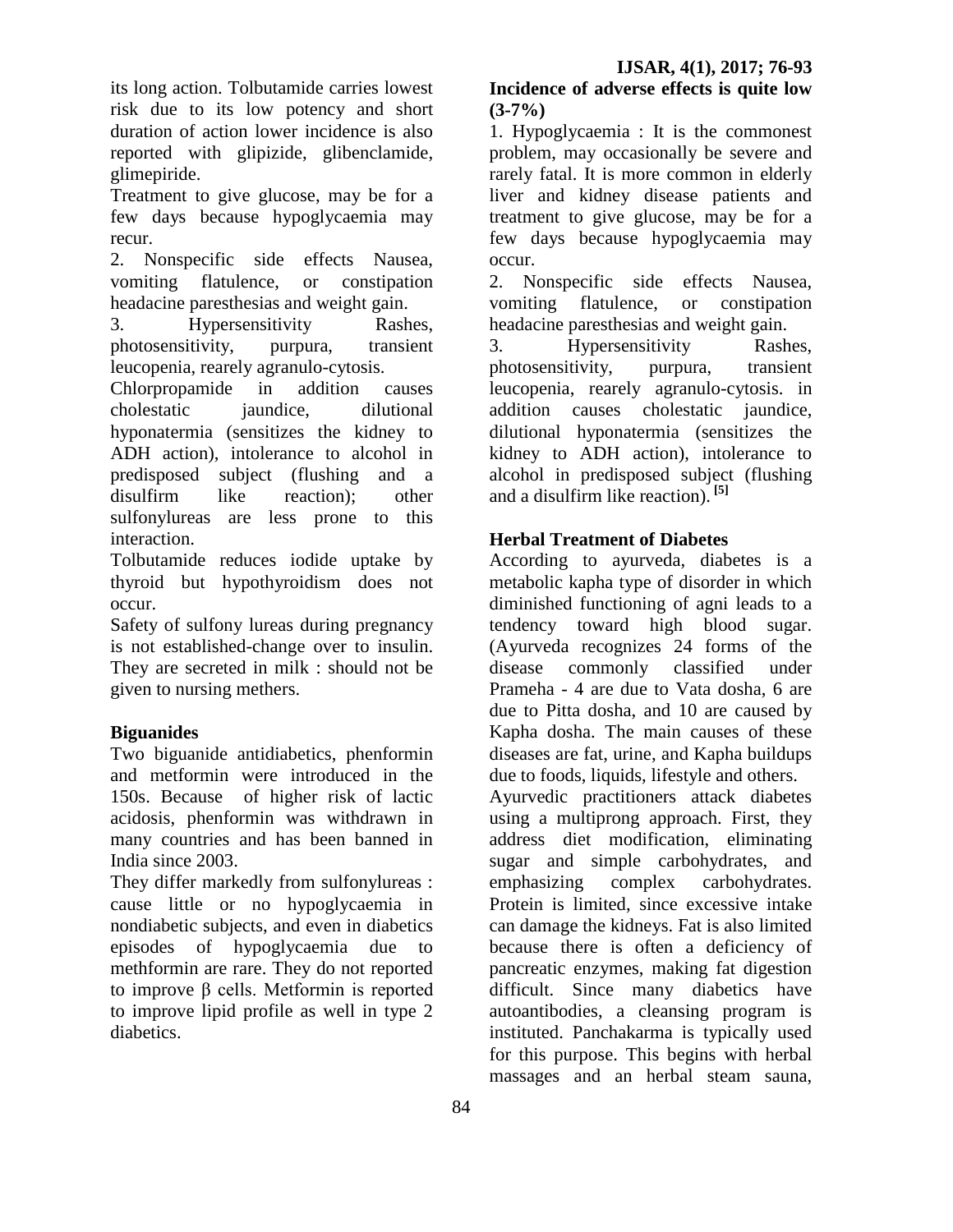followed by fasting to cleanse the body. This is followed by an herbal purge for the liver, pancreas and spleen. Colon therapy is next, first to cleanse the digestive tract and then to reconstitute the system.

Ayurvedic practitioners also use several herbal preparations for diabetics. Exercise is another cornerstone of ayurvedic treatment of diabetes. Yoga and breathing exercises are traditionally used.

The most important herbs for all doshas are shilajit, gudmar turmeric, neem, amalaki, guggul, and arjuna. Turmeric with aloe vera gel (1 to 3 gms./.035 to .1 oz) is best used during the early stages of diabetes for regulating pancreas and liver functions.

## **Enumeration of Antidiabetic plants**

1. Abrus precatorius L. (Fabaceae). Local Name: Kundumani. The plant is a climber commonly known as Wild Liquorice and found through the plains of India. Leaf of this plant is mixed with the leaves of Andrographis paniculata, Gymnema sylvestre and seeds of Syzygium cumini. The mixture is shade dried and ground into powder and taken orally along with cow's milk. Dosage: About 50 ml of mixture is taken twice a day before food for 120 days.

2. Andrographis lineata Wallich ex Nees (Acanthaceae). Local Name: Siriya nangai. The plant is annual herb found in the hedgerows throughout the plains in India and commonly cultivated in gardens. Leaf is shade dried, powdered and taken orally along with cow's or goat's milk. Dosage: 2 teaspoon of powder is taken twice a day after food for 2-3 months.

3. Andrographis paniculata (Burm.f.) Wall, ex Nees (Acanthaceae). Local Name: Periya nangai. The plant is annual herb (Commonly known as King of Bitters) found in the hedgerows throughout the plains in India and cultivated in gardens. Leaf is shade dried,

powdered and mixed with boiled rice and cow's milk and taken orally. Dosage: 50 ml of mixture is taken thrice a day after food for 120 days.

4. Canthium parviflorum Lam. (Rubiaceae). Local Name: Sakkarai kovaimaram. A shrubby and woody plant found throughout the Western Ghats. Shade dried leaf powder is mixed with cup of water or goat's or cow's milk or boiled rice and taken orally. Dosage: One or two teaspoon is taken early in the morning regularly until cure.

5. Costus speciosus (Koenig.) J. E. Smith (Costaceae). Local Name: Kostak-kilangu. A tuberous fleshy herb, plentifully found in north India and in the Western Ghats the plant is seen in hilly areas. Fresh rhizome is ground into a paste and taken orally. Dosage: 20-25 gm is taken thrice a day after food for 2 months.

6. Gymnema sylvestre (Retz.) R. Br. ex Schultes (Asclepiadaceae). Local Name: Siru kurinjan. A climbing shrub commonly found in the plains of central and southern India. Dried leaves are grounded and the fine powder thus obtained is taken orally along with milk. Dosage: About 50 ml is taken twice a day after food for 120 days to treat diabetes.

7. Memecylon umbellatum Burm.(Family Melastomataceae). Local Name: Sakkarai vaembu. A bushy small tree found in the hilly areas of Western Ghats. Shade dried leaf powder is mixed with cup of water and boiled rice and kept overnight and taken orally. Dosage: One teaspoon is taken early in the morning for forty days or until cure.

8. Momordica charantia L. (Cucurbitaceae). Local Name: Kaattu pagar-kai. The plant is commonly known as Bitter guard and has many varieties. The plant is climbing shrub and generally cultivated everywhere in India. Unripe fruits are taken orally along with food.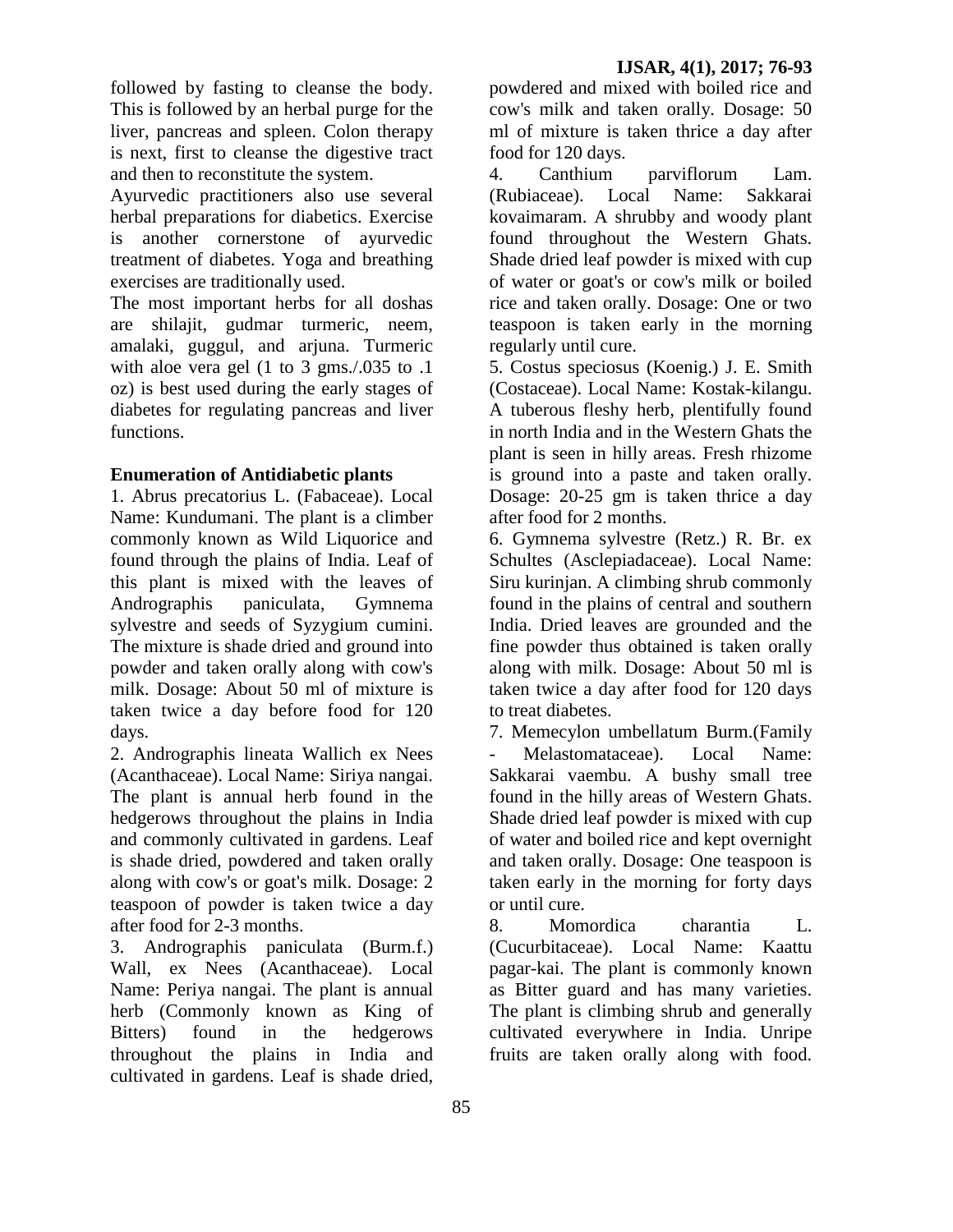Dosage: 2-3 fresh unripe fruits are taken at any time per day for 3 months.

9. Syzygium cumini (L.) Skeels. (Myrtaceae). Local Name: Naaval maram. The plant is large tree and commonly known as Jambolan or Black Plum found throughout the plains. Juice extracted from the leaf is mixed with honey or cow's milk and fresh fruits are taken orally. Dosage: 2 teaspoon of juice is taken twice a day after food for 3 months. It is one of the significant antidiabetic plant and it has long been reported for its use in many pharmacological activities mainly diabetes. During the last four decades, numerous folk medicine and scientific reports on the antidiabetic effects of this plant have been cited in the literature. Clinical and experimental studies suggest that, different parts of the plant especially fruits, seeds and stem bark possess promising activity against diabetes mellitus. S. cumini exerts a dual effect namely a combination of mechanism of action of sulfonylurea and biguanids and may bring about its hypoglycaemic action through stimulation of surviving β cells of islets of langerhans to release more insulin.

10. Wattakaka volubilis (L.f.) Stapf. (Asclepiadaceae). Local Name: Perunkurinjan. The plant is a fleshy and very large climber found throughout the plains with papery leaves. Leaf powder is taken orally along with cow's milk. Dosage: 50- 75 ml of mixture is taken twice a day after food for 90 days. **[6]**

#### **Cow Urine Therapy**

Cow is a mobile dispensary. It is the treasure of medicines. The cow urine therapy is capable of curing several curable and incurable diseases. The holy texts, like Atharva Veda, Charak Samhita, Rajni Ghuntu, Vridhabhagabhatt, Amritasagar, Bhavprakash, Sushrut Samhita contain beautiful description

about these things. Cow Urine Treatment and Research Center, Indore has conducted a lot of research in the past few years on patients directly and claimed that it is capable of curing diabetes, blood pressure, asthma, psoriasis, eczema, heart attack, blockage in arteries, fits, cancer, AIDS, piles, prostrate, arthritis, migraine, thyroid, ulcer, acidity, constipation, gynecological problems, ear and nose problems, abortion and several other diseases.**[7]** Cow urine has a unique place in Ayurveda and has been described in "sushrita samhita" and a ashtanga sangraha to be the most effective substance/secrection of animal origin with innumerable therapeutic value. It has been recognized as water of life or amrita. This kind of alternative treatment as panchgavya therapy or cowpathy has been reported to be beneficial even for dreaded disease like cancer, AIDS, and diabetes. Improvement has been shown or reported with those suffering from flu, allergies, colds, rheumatoids arthritis, bacterial/viral infection, tuberculosis, chicken pox, hepatitis, leucorrhuea, leprosy, ulcer, heart disease, asthma, skin infection, aging, chemical intoxication. Through extensive research studies of cow urine distillated fraction popularly know as ark has been identified as bioenhancer of the activity of commonly used antibiotic, antifungal and anticancer drug. Cow urine enhances the immunocompetence and improve general health of an individual prevent the free radicals formation and act as anti-aging factor reduce apoptosis in lymphocytes and help them to survive and efficiently repair the damaged DNA and this is effective for cancer therapy. **[8]** The analysis of cow urine has shown that it contains nitrogen, sulphur, phosphate, sodium, manganese, carbolic acid, iron, silicon, chlorine, magnesium, malic, citric, tartric and succinic acid, calcium salts, Vitamin A, B, C, D, E, minerals, lactose,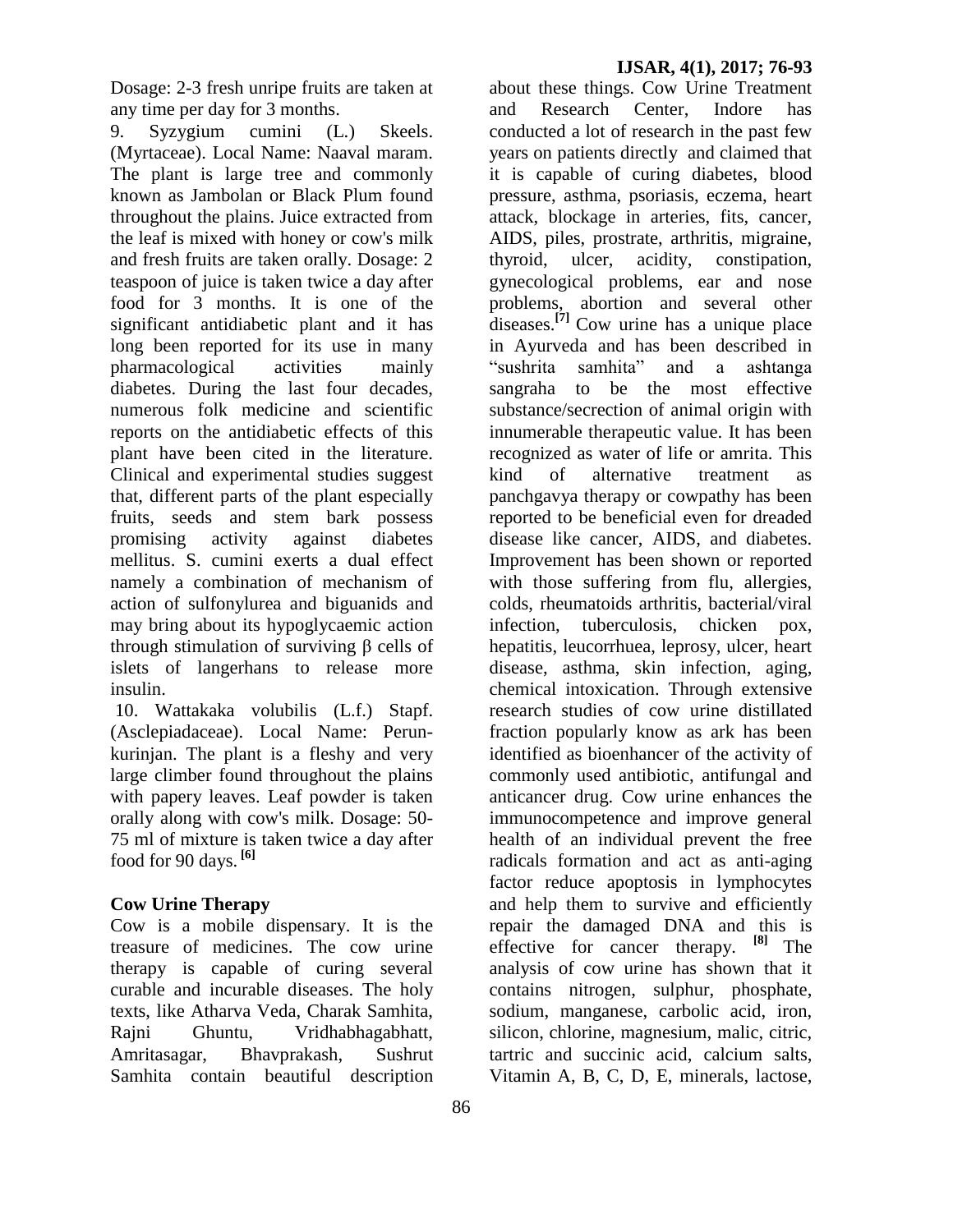enzymes, creatinine, hormones and gold. A person falls ill when there is deficiency or excess of the substances inside the body. The cow urine contains those substances, which are present in the human body. Therefore consumption of cow urine maintains the balance of these substances and cures incurable diseases. **[8]** Rat pancreatic islets exposed to interleukin-lβ (IL-lβ) in the presence of succinic acid monomethyl ester (SAM) have a higher insulin release in response to glucose and higher glucose oxidation rates, as compared to islets exposed to IL-1β alone. These beneficial effects of SAM were not accompanied by any decrease in IL-lβ-induced nitric oxide (NO) production nor inhibition of aconitase activity. Moreover, SAM did not increase biosynthesis of glutamate decarboxylase. SAM apparently improves β-cell function. **[9]**

The monoethyl, monopropyl and monoisopropyl esters of succinic acid, administered intravenously at the dose of 2 |mili mol/g body weight, were found to increase the insulinotropic action of gliquidone (0.2 nmol/g body weight) in anaesthetized rats. The monoisopropyl ester of succinic acid also doubled the hypoglycemic action of gliquidone. These findings indicate that it is possible to design esters of succinic acid that are devoid of the risk of generating methanol by intracellular hydrolysis, and yet susceptible to increase both the insulinotropic and hypoglycemic responses to antidiabetic agents. **[10]**

Cow urine has a unique place in Ayurveda and has been described in 'Sushrita Samhita' and 'Ashtanga Sangraha' to be the most effective substance/secretion of animal origin with innumerable therapeutic values. It has been recognized as water of life or "Amrita'. Various products of cow urine have been suggested as a successful remedy against

more than 100 diseases from fever to cance

## **Cow urine Preparations**

(1) Fresh cow urine : Fresh cow urine is first urine collected in the morning.

(2) Distillate cow urine (gau arc) : Cow urine is boiled in an earthen pot or iron pot to which a vapour condensing device is attached. The vapour through tube is collected in a pot put over cold water. So the vapour gets condensed here . The water is changed often to maintain it cool. The tube through which vapour passes should be transparent so that movement of vapour is visible. If smoke is visible then reduce the flame. The properties of this condensed cow urine are not as good as fermented cow urine, as the residue remains in the pot and some component evaporate as gases. But being clean and odour free it is liked more. Benefit is achieved by using for longer period. It can be given to children and ladies easily. If honey is mixed while taking then it is more effective. 12 millilitres of ark (distilled cow urine) mixed with honey should be taken after food.

(3) Residue of cow urine (ganavati) :

Use deep iron pan. Go on boiling cow urine till it becomes concentrated and salts remain. This has to be done just as sugarcane juice is concentrated and jaggery is formed. When the cow urine is concentrated remove it from fire and let it cool. From one kilo cow urine 50 gm concentrate is available. Scratch it from pan and make round tablets of the size of gram.

To keep tablets non-sticky; burn some dried good quality cow dung cakes to ashes and filter ash using a thin cloth piece and keep the tablets in the ash. To make colour of attractive. The tablets should be kept in the cow dung ash powder only. The cow dung power acts as absorbent and heat isolator. The tablets now could be put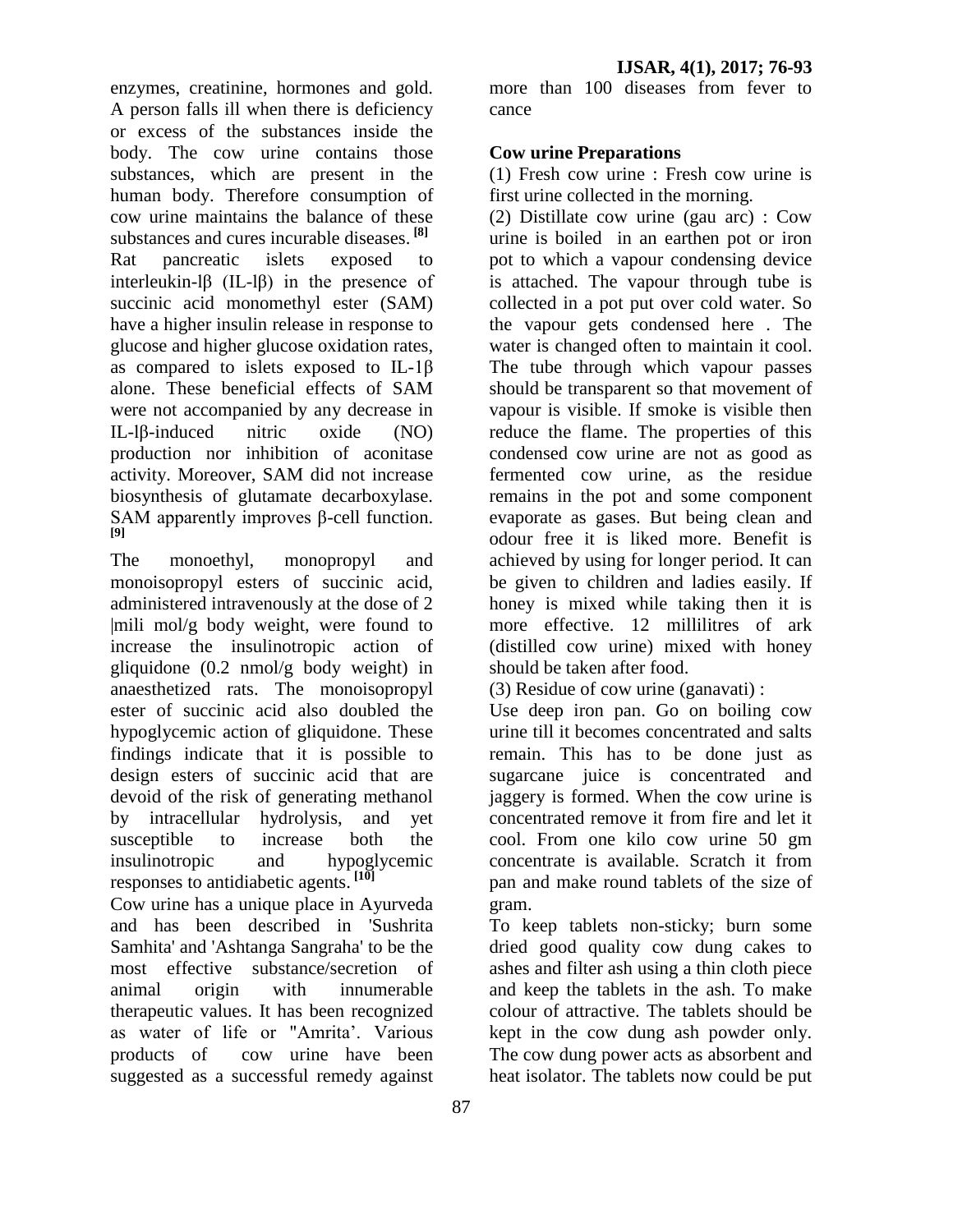**Chemical description of cow urine as per modern concepts and cure of diseases accordingly.**

# **Table 1: Chemical contents of cow urine and cure of diseases as per them.**

| S. No. Name of chemical |                            | <b>Effect of chemical on diseases</b>                          |
|-------------------------|----------------------------|----------------------------------------------------------------|
| 1.                      | Nitrogen $(N_2)$           | Removes blood abnormalities and                                |
|                         |                            | (toxins, Natural stimulant of urinary track, activates kidneys |
|                         |                            | and it is diuretic.                                            |
| 2.                      | Sulphur $(S)$              | Supports motion in large intestines.                           |
|                         |                            | Cleanses blood.                                                |
| 3.                      | Ammonia (NH <sub>3</sub> ) | Stabilise bile, mucous and air of                              |
|                         |                            | body.                                                          |
|                         |                            | Stabilises blood formation.                                    |
| 4.                      | Copper (Cu)                | Controls built up of unwanted fats                             |
| 5.                      | $lron$ (Fe)                | Maintains balance and helps in                                 |
|                         |                            | production of red blood cells & haemoglobin. Stabilises        |
|                         |                            | working I power.                                               |
| 6.                      | Urea $(CO(NH2)2)$          | Affects urine formation                                        |
|                         |                            | and removal, Germicidal.                                       |
| 7.                      | UricAcid                   | Removes<br>heart<br>swelling<br>or                             |
|                         |                            | inflammation. It is diuretic therefore                         |
|                         |                            |                                                                |
|                         |                            | destroys toxins.                                               |
| 8.                      | Phosphate (P)              | Helps in removing stones from                                  |
|                         |                            | urinary track.                                                 |
| 9.                      | Sodium (Na)                | Purifies blood. Antacid                                        |
| 10 <sub>1</sub>         | Potassium $(K)$            | Cures hereditary rheumatism,                                   |
|                         |                            | Increases appetite. Removes;                                   |
|                         |                            | muscular weakness and laziness.                                |
| 11.                     | Manganese (Mn)             | Germicidal, stops growth of germs,                             |
|                         |                            | protects decay due to gangrene.                                |
| 12.                     | Carbolic acid (HCOOH)      | Germicidal, stops growth of germs                              |
|                         |                            | and decay due to gangren                                       |
| 13.                     | Calcium (Ca)               | Blood purifier, bone stregthener,                              |
|                         |                            | germicidal, Rakta skandak                                      |
| 14.                     | Salt (NaCl)                | Sanyas vishamta decreases acidic                               |
|                         |                            | contents of blood, germicidal                                  |
| 15                      | Vitamins A, B, C, D, E     | Vitamin B is active ingredient for                             |
|                         |                            | energetic life and saves from                                  |
|                         |                            | nervousness and thirst, strengthens                            |
|                         |                            | bones and reproductive ingredient for                          |
|                         |                            | energetic life and saves<br>from                               |
|                         |                            | nervousness and thirst, strengthens                            |
|                         |                            | bones and reproductive power.                                  |
| 16.                     | Other Minerals             | Increase immunity                                              |
| 17.                     | Lactose $(C_6H_{12}O_6)$   | satisfaction.<br>Gives<br>Strengthens                          |
|                         |                            | Mouth, strengths heart, removes thirst and nervousness.        |
| 18.                     | Enzymes                    | Make healthy digestive juices,                                 |
|                         |                            | increase immunity                                              |
| 19.                     | Water $(H2O)$              | lit is life giver. Maintains fluidity of blood,                |
|                         |                            | maintains body temperature                                     |
| 20.                     | Hipuric acid               | Removed toxins through urine                                   |
| 21.                     | Creatinin                  | Germicide                                                      |
| 22.                     | Aurum Hydroxide (AuOH)     | it is<br>germicidal and<br>increases                           |
|                         |                            | immunity power. AuOH is highly antibiotic and anti-toxic       |
|                         |                            |                                                                |

The study by Khan and Vinoy (2005) illustrated the antitoxic and bioenhancing role of Kamdhenu Ark (cow's urine distillate) in fertility rate of male mice affected by cadmium chloride toxicity.<sup>[12]</sup>

Achliya et al (2003) investigated the Hepatoprotective activity of Panchagavya Ghrita  $(PG)$  against  $CCl<sub>4</sub>$  induced hepatotoxicity in albino rats.

The administration of PG markedly prevented CCl<sup>4</sup> induced elevation of levels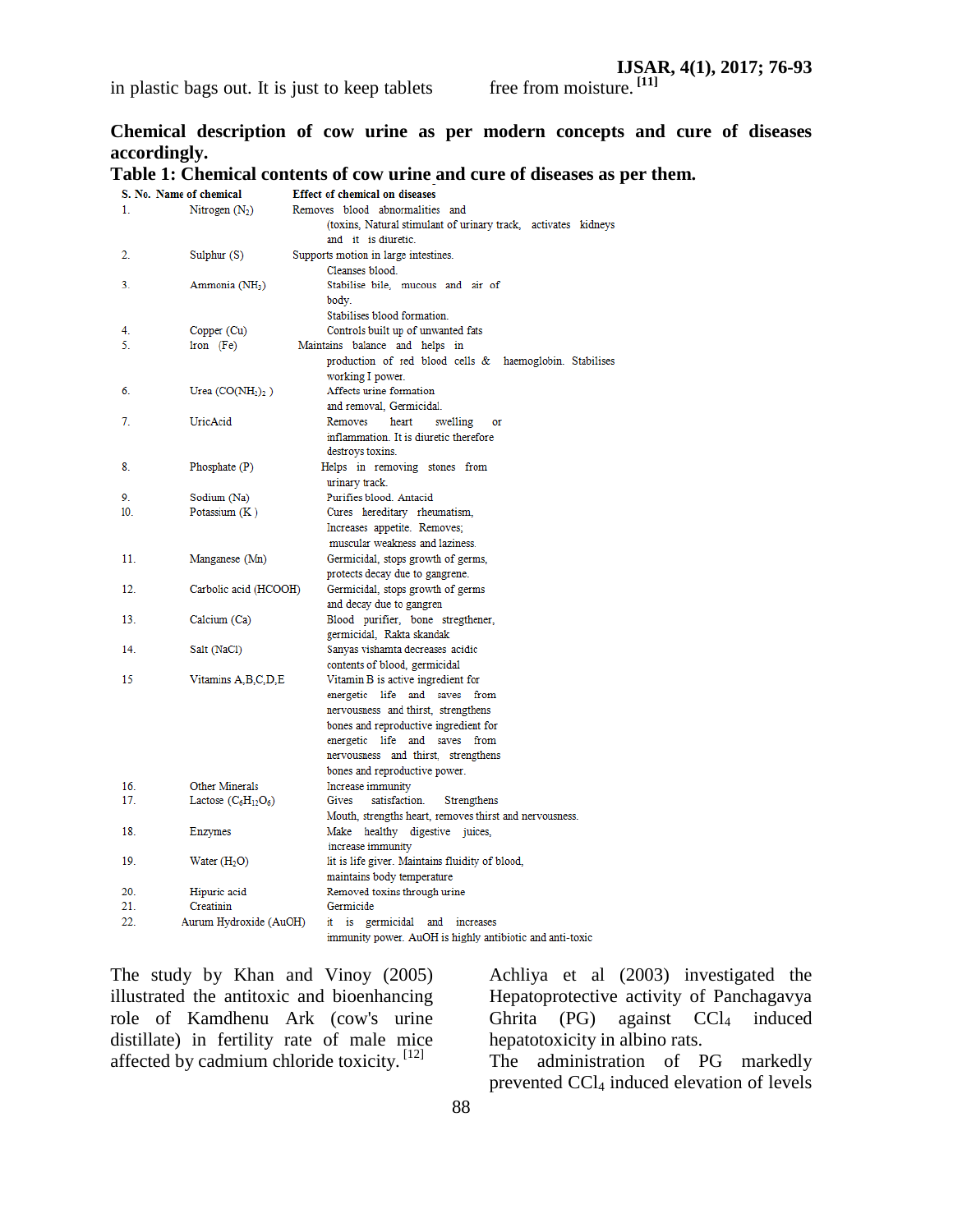of serum GPT, GOT, ACP and ALP. Histopathology study of liver exhibited almost normal architecture, as compared to control group. [13]

It merely shows that if used in the right combination with complex modern drugs, the distillate of cow urine makes the drugs more potent and works as a bioenhancer or increases body's ability to use the drug and hence increasing bioavailability of many drugs. [14]

Mashelkar, R. A (2007) revealed that the combination having cow urine distillate might also help reduce the inputs (and the resultant costs) of manufacturing drugs like Taxol, an anti-cancer agent derived from the bark of the Pacific Yew tree. [15]

Antigenotoxic / Ameliorative effect of Ark in human polymorphonuclear leukocytes was conducted by Dr. Datta, S. Saravana Devi et al. The ark and redistilled ark was found to possess total antioxidant status of around 2.6mmol contributed mainly by volatile fatty acids (1500mg/litre). These fatty acids and other antioxidants might be responsible for the observed ameliorative effect. [16]

A.K. Maheshwari, A.K.Gupta, et. al, demonstrated that Cow Urine is having antiseptic properties. The urine implicated wounds were found less infected and healing time was also less when compared to antiseptic cream. Administration of fresh urine orally has added effect on wound healing due to immunological properties. [17]

The study conducted by A.K. Singh, et. al and they concluded free radicals attack the nearest stable molecule and steal the electron. This is a chain reaction of destruction. They can attack enzymes, fat, proteins, etc and causes DNA to mutate. This in turn may predispose for-Parkinson's Disease, Alzhimor's Disease, Cancer, Sclerosis, Stroke, Stress, Fibrosis, Cataract, Macular Degeneration, Aging

and Cow urine prevents the free radicals formation.<sup>[18]</sup>

The study conducted by Dipanwita Datta, the Arka could protect mitomyncin C induced chromosomal aberration. The Arka has Volatile acids about 39mg/ltrs and these Volatile Acids are Antioxidants, which show the ameliorating effect on DNA and protect DNA damage.<sup>[19]</sup>

K Darma, et. al, concluded that the cow Urine Therapy is suggested to posses potent Anticancer abilities. Cow urine efficiently repairs the damaged DNA. Damage of DNA by chemicals is the major cause for Cancer. This property reduces the spread of malignant cancers and helps fighting tumor. [20]

The study conducted by Sangeeta Mehta, et. al and the study shows that Sahiwal cow's milk is closer to human mother's milk because of its significantly lower soluble phosphate level when compared to H.F or Buffaloe. [21]

Girish S. Achilya, et.al, concluded that the "Unmadanashak Ghrita" is a Ayurvedic formulation containing Ferula Narthex, Gardenia Gummifera, Ellataria cardamom, Bacopa monneri, Cowsghee (76%) Unmadanashak Ghrita has CNS depressant and anticonvulsant activity.<sup>[22]</sup>

The study conducted by Sarman Singh and the study shows that Leishmaniasis (Kala azar) is a highly endemic disease in Indian Sub continent and the cow urine shows strong growth inhibitory action.  $[23]$ 

C.V. Gore et.al demonstrated that 4 gms of Ashtamangal Ghrit was given every day for 4 months to the students. Academic performance and Intelligence test was performed. The result showed favorable effect on the intelligence of students.  $[24]$ 

Antidiabetic activity of Cow Urine is also conducting by Researchers of pharmacology and toxicology department, Veterinary College, Hebbal, India.

Succinic acid is the physiologically occurring substrate of succiinate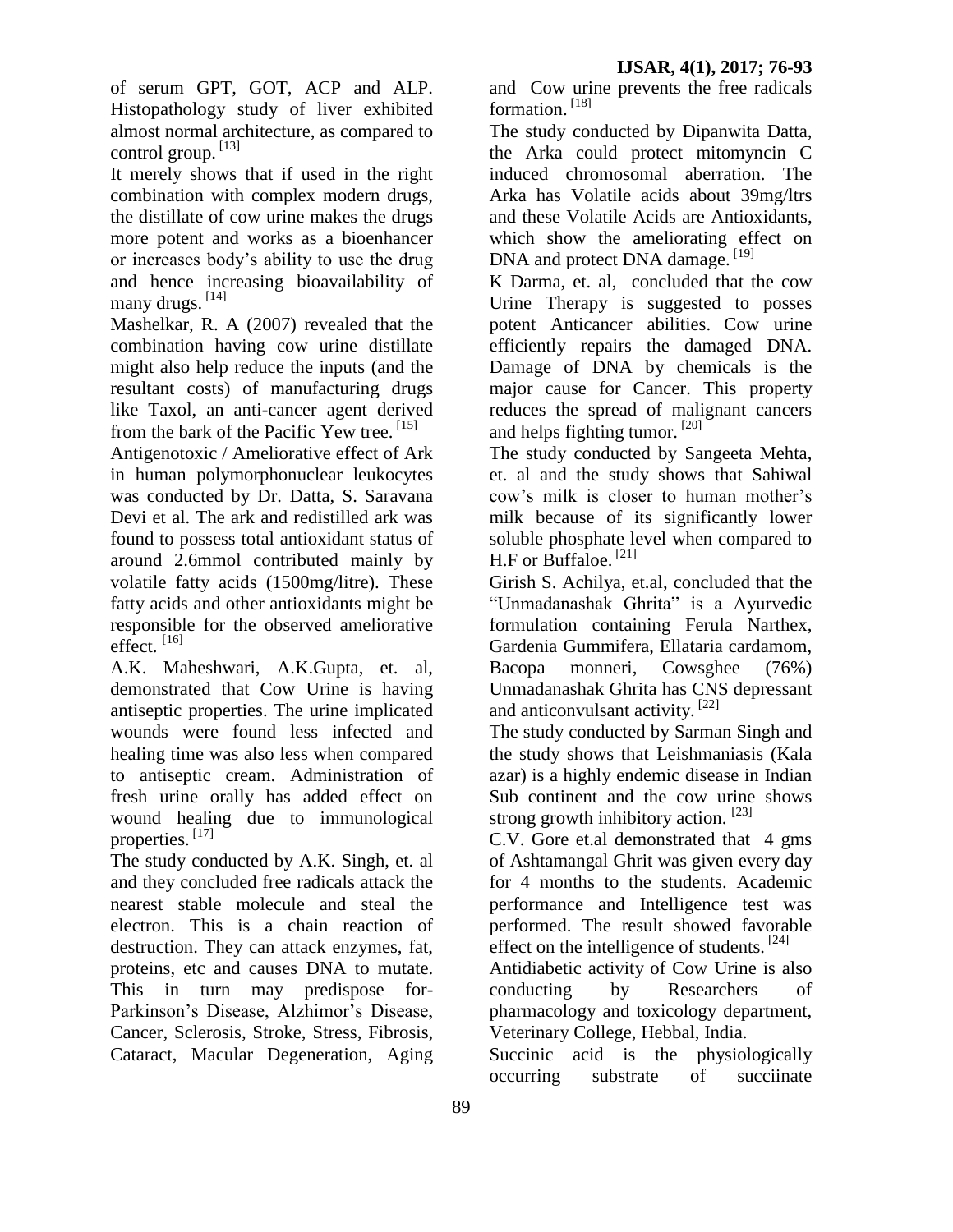dehydrogenase in mammals that play a role in cellular respiration and energy metabolism.

Boden G. Front. Biosci, demonstrated that free fattly acids induce insulin resistance in human in a dose dependent fashion. D169-175 (1998); Boden G., Diabetes 46(1) : 3-10 (1997). Lowring of plasma free fatty acid levels is accordingly effective in the treatment of insulin resistance in a mammal.

It now been found that administration of and effective amount of succinic acid or salt thereof to insulin resistant mammals is effective therapy for treating of insulin resistance. Lowering of plasma free fatty acid levels accompanies a lowering of pathologically elevated insulin and glucose levels that reflects and improving in insulin.

This result is unexpected to Japanese Patent No. 61141417 describing that dicarboxylic acids succinic acid are useful as antidiabetics showing promoting action on insulin secretion.

MacDonald at al, demonstrated contrary to Japanese Patent No. 61171417 data that unesterified suiccinate, the compound of the present invention, did not stimulate insulin release in pancreatic islets but only esters of succinic acid are potent insulin secre-tagogues.

MacDonald, M.J. Fahien, L.A. Diabetes 37(7) : 997-99(1988), demonstrated that promotion of insulin secretion are useful in treating insulin dependent diabetic mammals with low or no insulin secretion, while insulin resistant mammals including non-insulin dependent diabetic mammals are needed in decreasing of elevated insulin levels rather than promotion of insulin secretion.

## **Discussion**

Management o diabetes with the agents devoid of any side effects is still a challenge to the medical system. This has led to an increase in the demand for

natural products with antihyperglycemic activity and fewer side effects. The cow urine preparations exhibited dosedependent antidiabetic property. The antidiabetic effect of these preparations at the dose of 5 ml/kg is even slightly higher then gliclazide 10 mg/kg. After daily treatment with cow urine preparations and gliclazide led to a dose dependent fall in blood sugar levels. The reduction of hyperglycemia were significant (p<0.01) on  $7<sup>th</sup>$ ,14<sup>th</sup> & 21<sup>st</sup> days after treatment with the cow urine preparations, as compared with the day 0 observations.

The antihyperglycemic effects exhibited by 5 ml/kg of cow urine preparations was slightly higher than that of gliclazide 10 mg/kg.

Boden G. Front. Biosci, demonstrated for the first time induce insulin resistance in human in a dose dependent fashion. Lowring of plasma free fatty acid levels is accordingly effective in the treatment of insulin resistance in a mammal.

It has now been found that administration of and effective amount of succinic acid or salt thereof to insulin resistant mammals is effective therapy for treating of insulin resistance. Lowering of plasma free fatty acid levels accompanies a lowering of pathologically elevated insulin and glucose levels that reflects and improving in insulin sensitivity.[25]

Cow urine preparations contain succinic acid as observed in the study. Cow urine preparations were given a dose 5 ml/kg. The cow urine preparations as  $(1 \text{ ml})$ contain 0.39 mg i.e. 1.95 mg/kg. This amount of succinic acid show the antidiabetic activity in the study. The dose used of succinic acid in previous study is 5 mg/kg of body weight.

Lipids play an important role in the pathogenesis of diabetes mellitus. Hyperlipidemia is a recognized consequence of diabetes mellitus demonstrated by the elevated levels of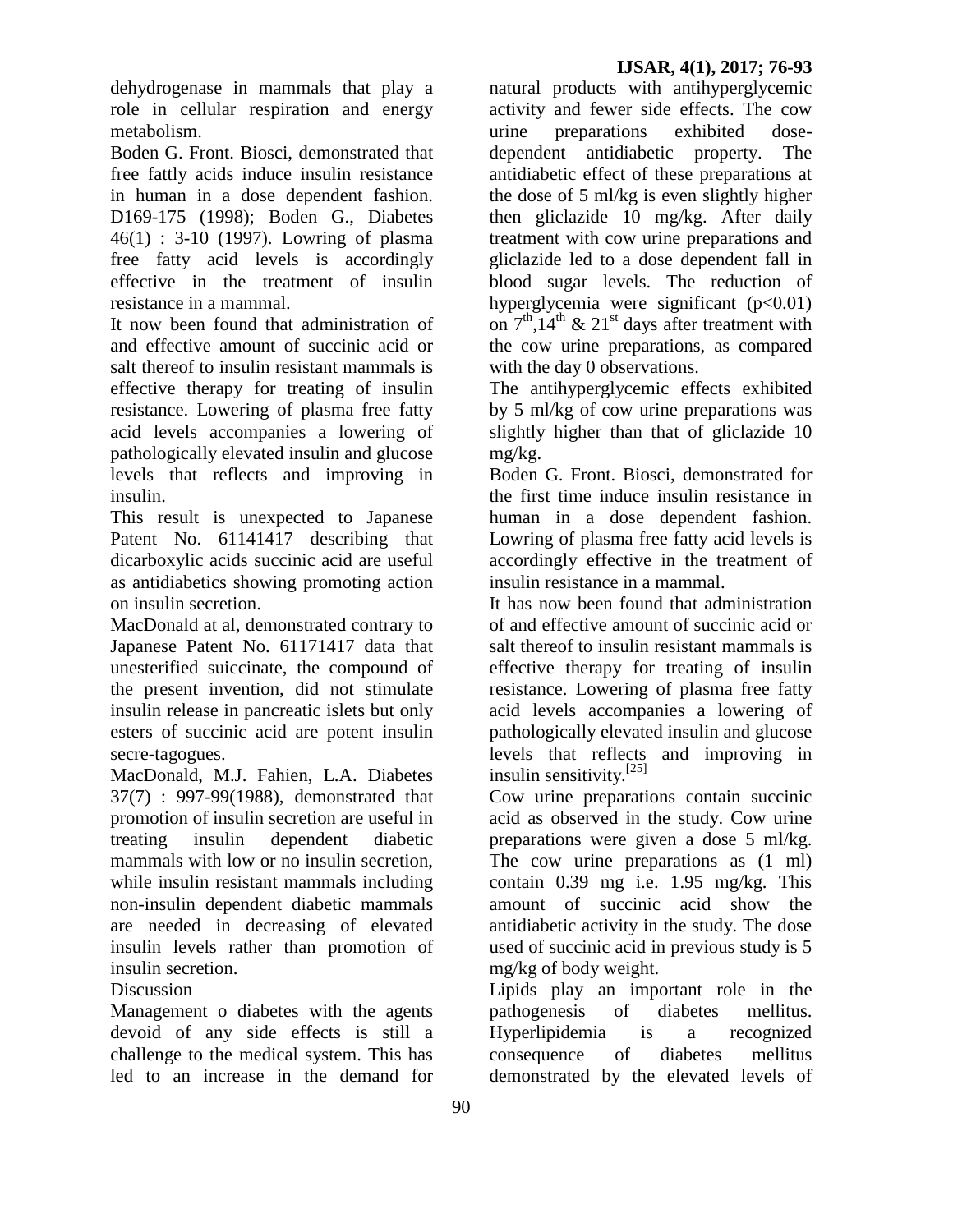tissue cholesterol, phospholipids and free fatty acids. Diabetes-induced hyprtlipidemia is attributable to excess mobilization of fat from the adipose tissuee due to the under utilizations of glucose. The abnormal high concentration of serum lipids in diabetes is mainly due to the increase in the mobilization of free fatty acids from the peripheral depots since insulin inhibits the hormone sensitive lipase. On the other hand, glucagons, catecholamine, and other hormones enhance lipolysis. The level of serum lipids is usually raised in diabetes and such an elevation represents a risk factor for coronary heart disease. The levels of serum cholesterol and triglycerides were raised in diabetic rats but which lowered significantly with the treatment of cow urine preparations. It indicates that the cow urine preparations are more useful in the treatment of diabetes as it has hypolipidemic effect. Moreover, its hypolipidemic effect could represent a protective mechanism against the development of atherosclerosis, which is usually associated with diabetes. The levels of HDL cholesterol were significantly increased in the groups treated with cow urine preparations.

The levels of SGOT, SGPT and Serum creatinine were increased very were increased in diabetic rats as compared with normal control rats. Treatment with cow urine preparations reduced the SGOT, SGPT and Serum creatinine very significantly decreased  $(P<0.05)$ , when compared with the diabetic control group. The findings indicate that these preparations may have hepatoprotective effects and could be effective therapy for both diabetes and hepatotoxicity.

The effects of the cow urine preparations on body weight in the alloxan-induced diabetic rats are shown in [Table 15]. The results of the body weight analysis indicate that the body weight of the untreated

diabetic rats was found to be significantly (P<0.05) decreased when compared with the normal control group. The body weight was slightly increased in the normal control group compared to initial weight. Treatment with cow urine preparations and glyclazide prevented reduction in body weight and the weight was increased after the treatment. This shows that cow urine preparations increase body weight reduced due to diabetes and this may help to maintain normal body weight.

## **Conclusion**

The cow urine preparations have significant hypoglycaemic effect in alloxan induced diabetic rats. Cow urine preparations also lowers hypertriglyceridemia and hyperlipidemia in alloxan induced diabetic rats. There weresignificant improvement in the animals in lowering blood glucose level. The reduction of hyperglycemia were significant (P<O.01) on  $7^{\text{th}}$ ,  $14^{\text{th}}$ , and  $21^{\text{th}}$ days after treatment with the cow urine preparations*,* as compared with the 0 day observations. The reduction of hyperglycemia was significant comparable with the standard gliclazide. The levels of serum cholesterol and triglycerides were increased very significantly and the levels of HDL were decreased in diabetic rats as compared with normal control rats. Cholesterol and triglycerides level were decreased in the cow urine preparations treatd groups at the dose of 5ml /kg as compared with diabetic control group. HDL levels were increased in diabetic rats treated with cow urine preparations as compared with diabetic control group. Effect of cow urine preparations specially fresh cow urine have more significant reduction in lipid profile (TG, TC, LDL) & increase in HDL-Cholestrol than standard gliclazide.

The present work has detected that cow urine preparations were contained succnic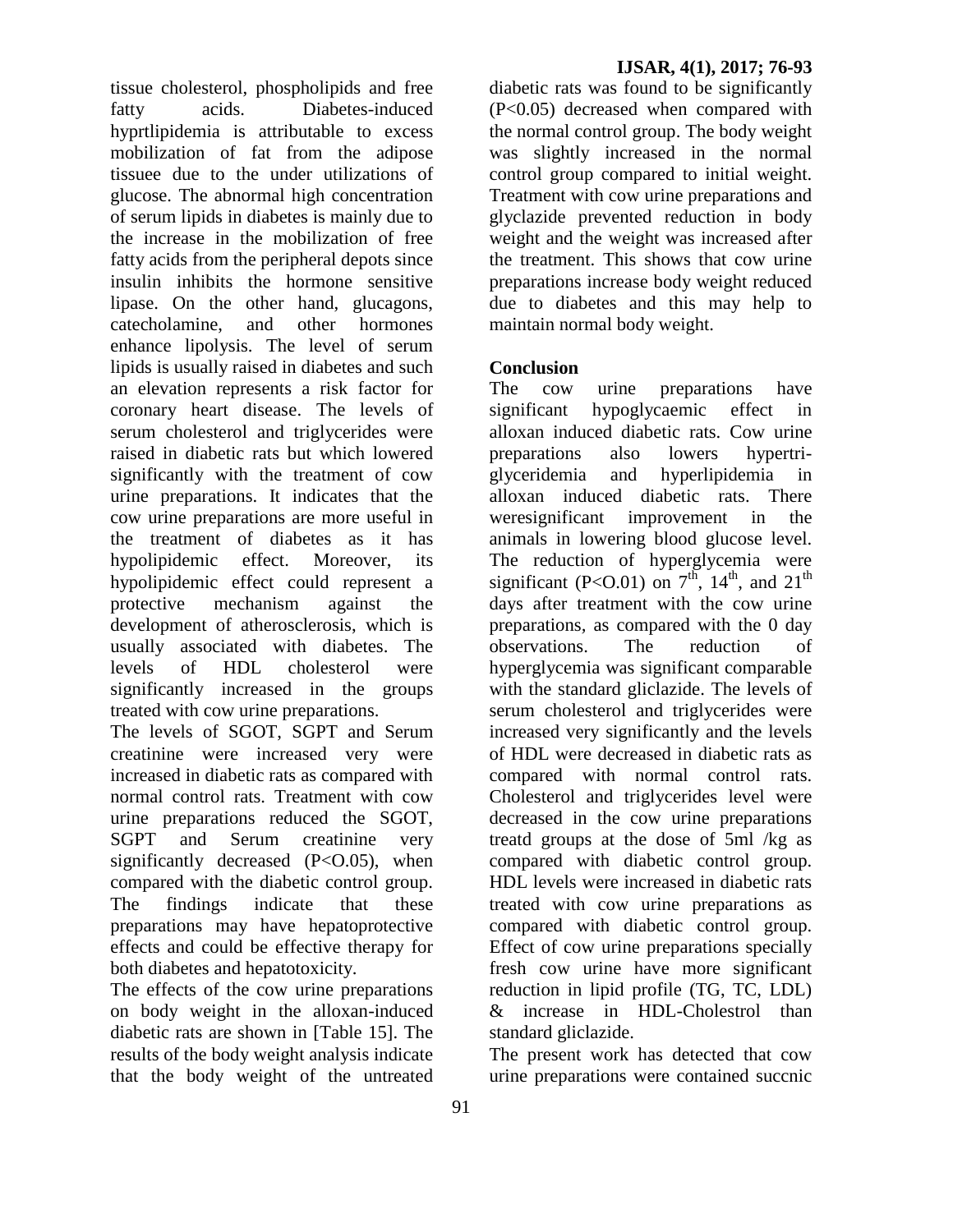acid that administration of and effective amount of succinic acid or salt thereof to insulin resistant mammals is effective therapy for treating of insulin resistance.

The levels of SGOT, SGPT and Serum creatinine were increased in diabetic rats as compared with normal control rats. Treatment with cow urine preparations reduced the SGOT, SGPT and Serum creatinine very significantly decreased  $(P<0.01)$ , when compared with the diabetic control group.

From findings of present study we can conclude that cow urine and its preparations could be effective in treating diabetes, arthrosclorsis, hyperlipidaemia, hepatic & renal toxicity.

# **References**

- 1. [http://www.wikipedia.org/wiki/Diabete](http://www.wikipedia.org/wiki/Diabetes_mellitus%20accessed%20on%2019/07/2009) s mellitus accessed on 19/07/2009.
- 2. Boynes JW. Role of oxidative stress in development of complication in diabetes. Diabetes 1991; 40: 405–411.
- 3. Cotran; Kuniar, Collins . Robbins Pathologic Basis of Disease. Philadelphia: W.B Saunders Company 1998; 350-54
- 4. Tripathi K.D. Essential of Medicinal Pharmacology fifth edition JP brothers Medical Publisher (P) Ltd. New Delhi. Page no. 240.
- 5. Varley H, Gowenlock AH, BELL M. In practical clinical Biochemistry 1980; I: 397-399.
- 6. [http://www.ethnoleaflets.com/leaflets/di](http://www.ethnoleaflets.com/leaflets/diabetes.htmaccessed%20on%2023/08/2009) [abetes.htmaccessed on 23/08/2009.](http://www.ethnoleaflets.com/leaflets/diabetes.htmaccessed%20on%2023/08/2009)
- 7. Rang H.P. Dale M.M. Ritter J.M. Pharmacology. V edition 2003 Page No. 380.
- 8.

[http://www.yogesandesh.org/articles/36](http://www.yogesandesh.org/articles/36/1/cow-urien-can-cure-Many-Diseases/) [/1/cow-urien-can-cure-Many-Diseases/](http://www.yogesandesh.org/articles/36/1/cow-urien-can-cure-Many-Diseases/) Page1. htm1. accessed on 30/07/2009.

9. cow urine: principles & applications available at [http://www.hkrl.com/](http://www.hkrl.com/%20cowurine.html)  [cowurine.html](http://www.hkrl.com/%20cowurine.html)

- 10. http://www.sciencedirect.com/science? \_ob=ArticleURL&\_udi=B6T36- 449TKBX-M1& user=10& coverD... 04/27/10
- 11. http://www.sciencedirect.com/science? \_ob=ArticleURL&\_udi=B6TIJ-3RSGFM-B&\_user=10&\_coverDat...04/27/10
- 12. Khan & Vinoy. (2005) Sminar on mother cow and panchagavya. Available at http:// [www.goshala.com/articles/panchagavya](http://www.goshala.com/articles/panchagavya.php) [.php](http://www.goshala.com/articles/panchagavya.php)
- 13. panchagavya. Available at [http://www.thereligiousproducts.com/p](http://www.thereligiousproducts.com/panchagavya.%20html) [anchagavya. html](http://www.thereligiousproducts.com/panchagavya.%20html)
- 14. Achliya GS, Kotagalenr, Wadodkarsg, Dorle AK. Hepatoprotective activity of pacchagavya ghrita against carbon tetrachloride induced hepato toxicity in rats, Indian Journals of pharmacology, 2003, 35 ; 308-311.
- 15. natarajan K. panchagavya: How to Make. Available at [http://www.](http://www.agricultureinformation.com/forums/organic-farming/15995-panchagavya-how-make.html)  [Agriculture](http://www.agricultureinformation.com/forums/organic-farming/15995-panchagavya-how-make.html)  [information.com/forums/organic](http://www.agricultureinformation.com/forums/organic-farming/15995-panchagavya-how-make.html)[farming/15995-panchagavya-how](http://www.agricultureinformation.com/forums/organic-farming/15995-panchagavya-how-make.html)[make.html](http://www.agricultureinformation.com/forums/organic-farming/15995-panchagavya-how-make.html)
- 16. Dhama K, chauhan RS, Singhal L. Anti-cancer activity of cow urine: Current status and future directions. International Journal of Cow Science 2005;1(2) Availableat [http://indiajournals.com/ijor.aspx?target](http://indiajournals.com/ijor.aspx?target=ijor:ijcs&volume=1&issue=%202&article=001)  $=$ ijor:ijcs&volume=1&issue= [2&article=001](http://indiajournals.com/ijor.aspx?target=ijor:ijcs&volume=1&issue=%202&article=001)
- 17. khanuja SPS et al. Use of Bioactive Fraction From Cow Urine Distillate (‗Go Murta') As a Bio-Enhancer of anti-infective, anti-cancer agents and nutrients available at [http://www.freepatentsonline.com/EP13](http://www.freepatentsonline.com/EP1330253.html) [30253.html](http://www.freepatentsonline.com/EP1330253.html)
- 18. Dhama K, chauhan RS, Singhal L. Anti-cancer activity of cow urine: Current status and future directions.